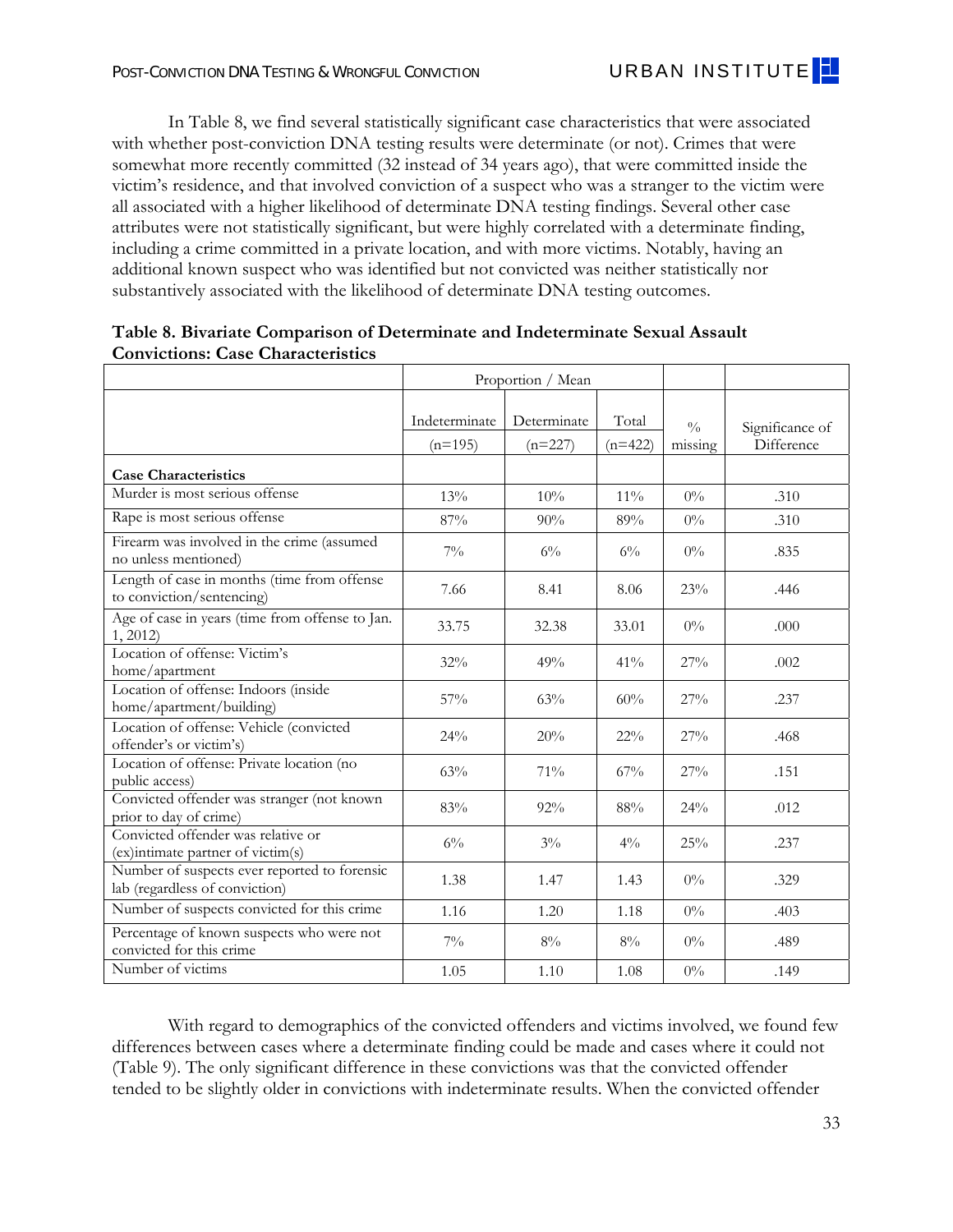In Table 8, we find several statistically significant case characteristics that were associated with whether post-conviction DNA testing results were determinate (or not). Crimes that were somewhat more recently committed (32 instead of 34 years ago), that were committed inside the victim's residence, and that involved conviction of a suspect who was a stranger to the victim were all associated with a higher likelihood of determinate DNA testing findings. Several other case attributes were not statistically significant, but were highly correlated with a determinate finding, including a crime committed in a private location, and with more victims. Notably, having an additional known suspect who was identified but not convicted was neither statistically nor substantively associated with the likelihood of determinate DNA testing outcomes.

|                                                                                |                            | Proportion / Mean        |                    |                          |                               |
|--------------------------------------------------------------------------------|----------------------------|--------------------------|--------------------|--------------------------|-------------------------------|
|                                                                                | Indeterminate<br>$(n=195)$ | Determinate<br>$(n=227)$ | Total<br>$(n=422)$ | $\frac{0}{0}$<br>missing | Significance of<br>Difference |
| <b>Case Characteristics</b>                                                    |                            |                          |                    |                          |                               |
| Murder is most serious offense                                                 | 13%                        | 10%                      | $11\%$             | $0\%$                    | .310                          |
| Rape is most serious offense                                                   | 87%                        | 90%                      | 89%                | $0\%$                    | .310                          |
| Firearm was involved in the crime (assumed<br>no unless mentioned)             | $7\%$                      | $6\%$                    | $6\%$              | $0\%$                    | .835                          |
| Length of case in months (time from offense<br>to conviction/sentencing)       | 7.66                       | 8.41                     | 8.06               | 23%                      | .446                          |
| Age of case in years (time from offense to Jan.<br>1, 2012                     | 33.75                      | 32.38                    | 33.01              | $0\%$                    | .000                          |
| Location of offense: Victim's<br>home/apartment                                | 32%                        | 49%                      | $41\%$             | 27%                      | .002                          |
| Location of offense: Indoors (inside<br>home/apartment/building)               | 57%                        | 63%                      | 60%                | 27%                      | .237                          |
| Location of offense: Vehicle (convicted<br>offender's or victim's)             | 24%                        | 20%                      | 22%                | 27%                      | .468                          |
| Location of offense: Private location (no<br>public access)                    | 63%                        | 71%                      | 67%                | 27%                      | .151                          |
| Convicted offender was stranger (not known<br>prior to day of crime)           | 83%                        | 92%                      | 88%                | 24%                      | .012                          |
| Convicted offender was relative or<br>(ex)intimate partner of victim(s)        | $6\%$                      | $3\%$                    | $4\%$              | 25%                      | .237                          |
| Number of suspects ever reported to forensic<br>lab (regardless of conviction) | 1.38                       | 1.47                     | 1.43               | $0\%$                    | .329                          |
| Number of suspects convicted for this crime                                    | 1.16                       | 1.20                     | 1.18               | $0\%$                    | .403                          |
| Percentage of known suspects who were not<br>convicted for this crime          | $7\%$                      | $8\%$                    | $8\%$              | $0\%$                    | .489                          |
| Number of victims                                                              | 1.05                       | 1.10                     | 1.08               | $0\%$                    | .149                          |

## **Table 8. Bivariate Comparison of Determinate and Indeterminate Sexual Assault Convictions: Case Characteristics**

With regard to demographics of the convicted offenders and victims involved, we found few differences between cases where a determinate finding could be made and cases where it could not (Table 9). The only significant difference in these convictions was that the convicted offender tended to be slightly older in convictions with indeterminate results. When the convicted offender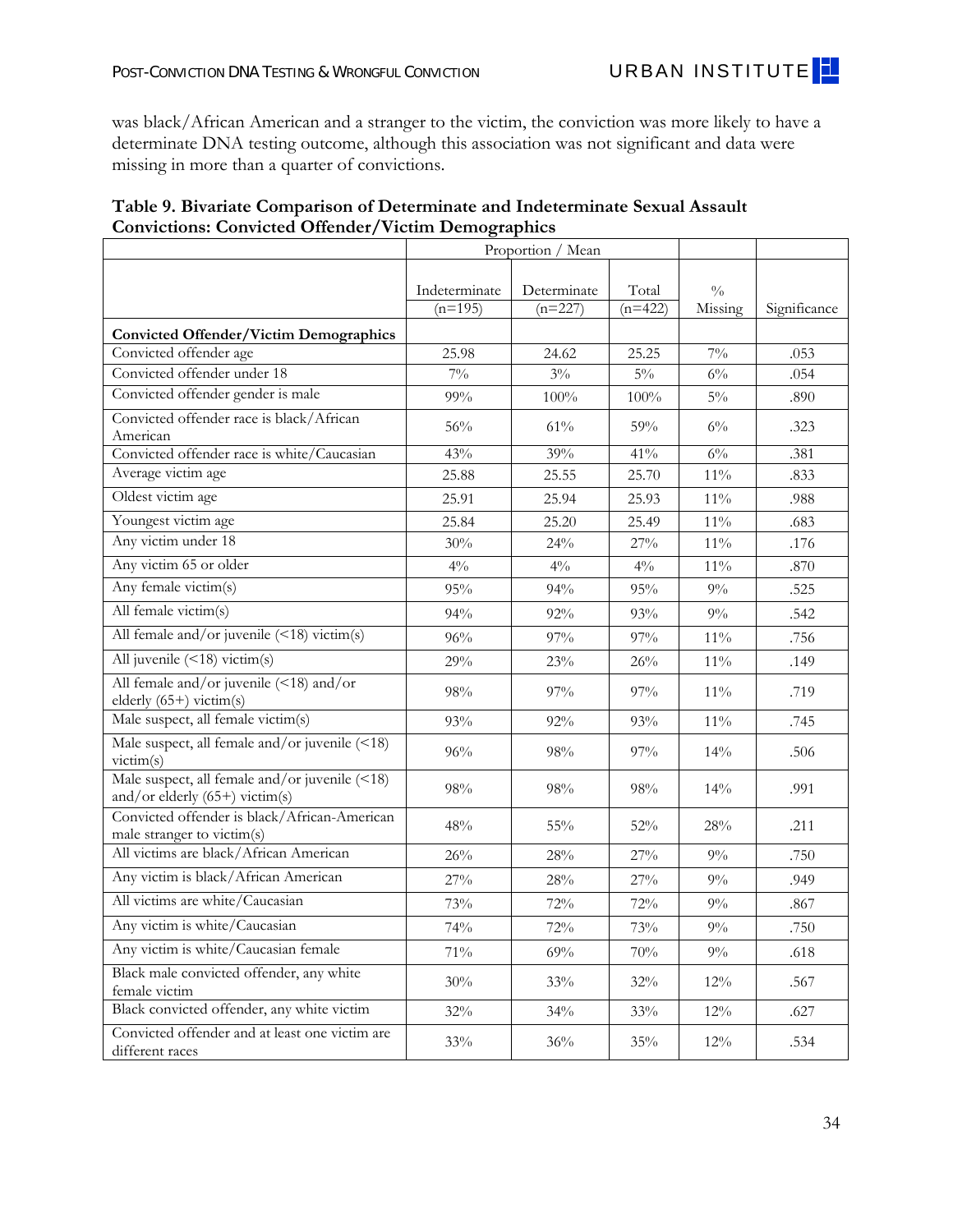was black/African American and a stranger to the victim, the conviction was more likely to have a determinate DNA testing outcome, although this association was not significant and data were missing in more than a quarter of convictions.

| Table 9. Bivariate Comparison of Determinate and Indeterminate Sexual Assault |
|-------------------------------------------------------------------------------|
| <b>Convictions: Convicted Offender/Victim Demographics</b>                    |

|                                                                                    |                            | Proportion / Mean        |                    |                          |              |
|------------------------------------------------------------------------------------|----------------------------|--------------------------|--------------------|--------------------------|--------------|
|                                                                                    | Indeterminate<br>$(n=195)$ | Determinate<br>$(n=227)$ | Total<br>$(n=422)$ | $\frac{0}{0}$<br>Missing | Significance |
| <b>Convicted Offender/Victim Demographics</b>                                      |                            |                          |                    |                          |              |
| Convicted offender age                                                             | 25.98                      | 24.62                    | 25.25              | $7\%$                    | .053         |
| Convicted offender under 18                                                        | $7\%$                      | $3\%$                    | $5\%$              | $6\%$                    | .054         |
| Convicted offender gender is male                                                  | 99%                        | 100%                     | 100%               | $5\%$                    | .890         |
| Convicted offender race is black/African<br>American                               | 56%                        | 61%                      | 59%                | $6\%$                    | .323         |
| Convicted offender race is white/Caucasian                                         | 43%                        | 39%                      | 41%                | $6\%$                    | .381         |
| Average victim age                                                                 | 25.88                      | 25.55                    | 25.70              | 11%                      | .833         |
| Oldest victim age                                                                  | 25.91                      | 25.94                    | 25.93              | $11\%$                   | .988         |
| Youngest victim age                                                                | 25.84                      | 25.20                    | 25.49              | $11\%$                   | .683         |
| Any victim under 18                                                                | 30%                        | 24%                      | 27%                | $11\%$                   | .176         |
| Any victim 65 or older                                                             | $4\%$                      | $4\%$                    | $4\%$              | $11\%$                   | .870         |
| Any female victim(s)                                                               | 95%                        | 94%                      | 95%                | $9\%$                    | .525         |
| All female victim(s)                                                               | 94%                        | 92%                      | 93%                | $9\%$                    | .542         |
| All female and/or juvenile $(\leq 18)$ victim(s)                                   | 96%                        | 97%                      | 97%                | 11%                      | .756         |
| All juvenile $(\leq 18)$ victim(s)                                                 | 29%                        | 23%                      | 26%                | $11\%$                   | .149         |
| All female and/or juvenile (<18) and/or<br>elderly $(65+)$ victim(s)               | 98%                        | 97%                      | 97%                | 11%                      | .719         |
| Male suspect, all female victim(s)                                                 | 93%                        | 92%                      | 93%                | $11\%$                   | .745         |
| Male suspect, all female and/or juvenile $($ 18)<br>victim(s)                      | 96%                        | 98%                      | 97%                | 14%                      | .506         |
| Male suspect, all female and/or juvenile (<18)<br>and/or elderly $(65+)$ victim(s) | 98%                        | 98%                      | 98%                | 14%                      | .991         |
| Convicted offender is black/African-American<br>male stranger to victim(s)         | 48%                        | 55%                      | 52%                | 28%                      | .211         |
| All victims are black/African American                                             | 26%                        | 28%                      | 27%                | $9\%$                    | .750         |
| Any victim is black/African American                                               | 27%                        | 28%                      | $27\%$             | $9\%$                    | .949         |
| All victims are white/Caucasian                                                    | 73%                        | 72%                      | 72%                | $9\%$                    | .867         |
| Any victim is white/Caucasian                                                      | 74%                        | 72%                      | 73%                | 9%                       | .750         |
| Any victim is white/Caucasian female                                               | 71%                        | 69%                      | $70\%$             | $9\%$                    | .618         |
| Black male convicted offender, any white<br>female victim                          | 30%                        | 33%                      | $32\%$             | 12%                      | .567         |
| Black convicted offender, any white victim                                         | 32%                        | 34%                      | 33%                | 12%                      | .627         |
| Convicted offender and at least one victim are<br>different races                  | 33%                        | 36%                      | $35\%$             | $12\%$                   | .534         |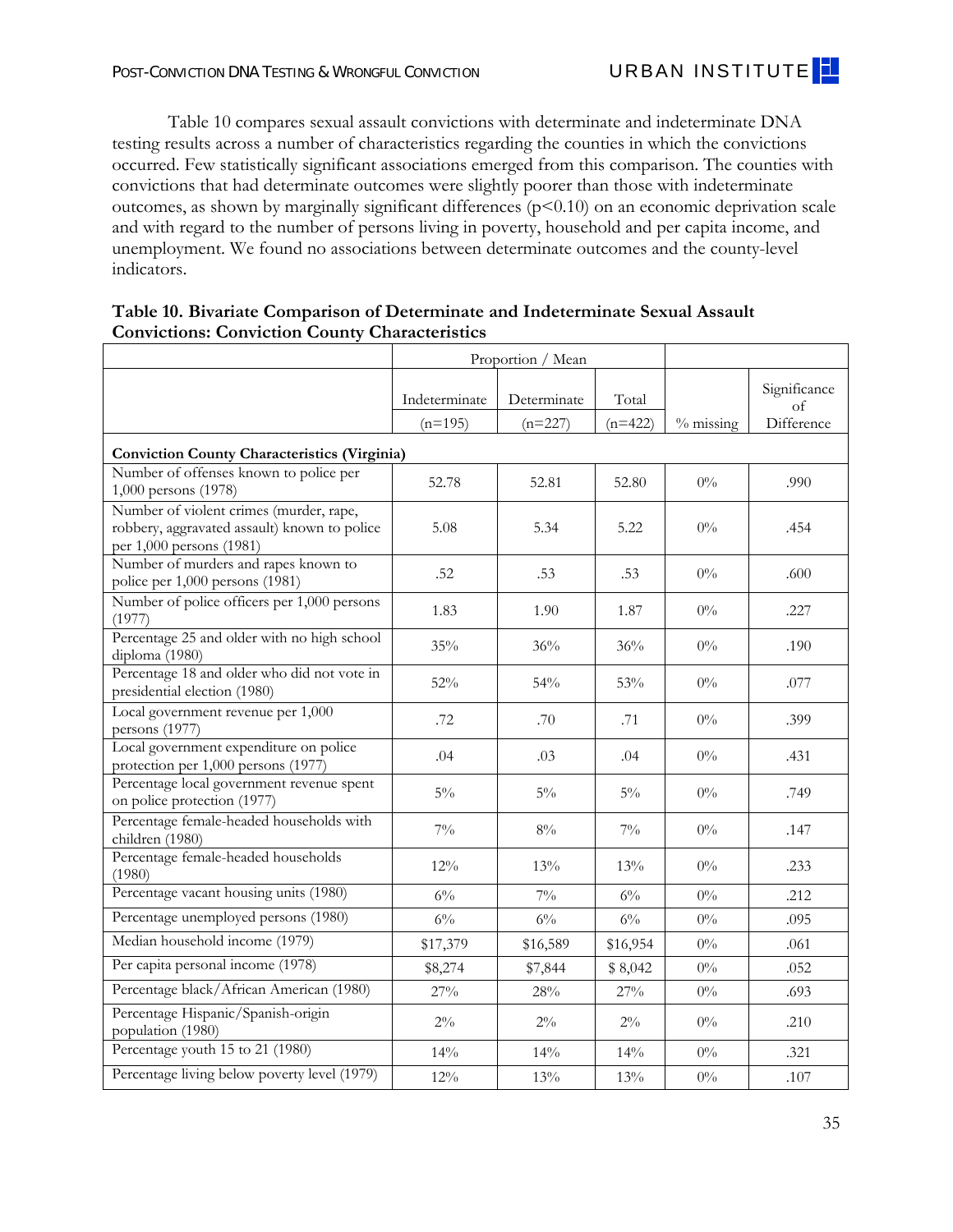Table 10 compares sexual assault convictions with determinate and indeterminate DNA testing results across a number of characteristics regarding the counties in which the convictions occurred. Few statistically significant associations emerged from this comparison. The counties with convictions that had determinate outcomes were slightly poorer than those with indeterminate outcomes, as shown by marginally significant differences  $(p<0.10)$  on an economic deprivation scale and with regard to the number of persons living in poverty, household and per capita income, and unemployment. We found no associations between determinate outcomes and the county-level indicators.

| Table 10. Bivariate Comparison of Determinate and Indeterminate Sexual Assault |
|--------------------------------------------------------------------------------|
| <b>Convictions: Conviction County Characteristics</b>                          |
|                                                                                |

|                                                                                                                     | Proportion / Mean |             |           |             |                    |
|---------------------------------------------------------------------------------------------------------------------|-------------------|-------------|-----------|-------------|--------------------|
|                                                                                                                     | Indeterminate     | Determinate | Total     |             | Significance<br>of |
|                                                                                                                     | $(n=195)$         | $(n=227)$   | $(n=422)$ | $%$ missing | Difference         |
| <b>Conviction County Characteristics (Virginia)</b>                                                                 |                   |             |           |             |                    |
| Number of offenses known to police per<br>1,000 persons (1978)                                                      | 52.78             | 52.81       | 52.80     | $0\%$       | .990               |
| Number of violent crimes (murder, rape,<br>robbery, aggravated assault) known to police<br>per 1,000 persons (1981) | 5.08              | 5.34        | 5.22      | $0\%$       | .454               |
| Number of murders and rapes known to<br>police per 1,000 persons (1981)                                             | .52               | .53         | .53       | $0\%$       | .600               |
| Number of police officers per 1,000 persons<br>(1977)                                                               | 1.83              | 1.90        | 1.87      | $0\%$       | .227               |
| Percentage 25 and older with no high school<br>diploma (1980)                                                       | 35%               | 36%         | 36%       | $0\%$       | .190               |
| Percentage 18 and older who did not vote in<br>presidential election (1980)                                         | 52%               | 54%         | 53%       | $0\%$       | .077               |
| Local government revenue per 1,000<br>persons (1977)                                                                | .72               | .70         | .71       | $0\%$       | .399               |
| Local government expenditure on police<br>protection per 1,000 persons (1977)                                       | .04               | .03         | .04       | $0\%$       | .431               |
| Percentage local government revenue spent<br>on police protection (1977)                                            | $5\%$             | $5\%$       | $5\%$     | $0\%$       | .749               |
| Percentage female-headed households with<br>children (1980)                                                         | $7\%$             | $8\%$       | $7\%$     | $0\%$       | .147               |
| Percentage female-headed households<br>(1980)                                                                       | 12%               | 13%         | 13%       | $0\%$       | .233               |
| Percentage vacant housing units (1980)                                                                              | $6\%$             | $7\%$       | $6\%$     | $0\%$       | .212               |
| Percentage unemployed persons (1980)                                                                                | $6\%$             | $6\%$       | $6\%$     | $0\%$       | .095               |
| Median household income (1979)                                                                                      | \$17,379          | \$16,589    | \$16,954  | $0\%$       | .061               |
| Per capita personal income (1978)                                                                                   | \$8,274           | \$7,844     | \$8,042   | $0\%$       | .052               |
| Percentage black/African American (1980)                                                                            | 27%               | 28%         | 27%       | $0\%$       | .693               |
| Percentage Hispanic/Spanish-origin<br>population (1980)                                                             | $2\%$             | $2\%$       | $2\%$     | $0\%$       | .210               |
| Percentage youth 15 to 21 (1980)                                                                                    | 14%               | 14%         | 14%       | $0\%$       | .321               |
| Percentage living below poverty level (1979)                                                                        | 12%               | 13%         | 13%       | $0\%$       | .107               |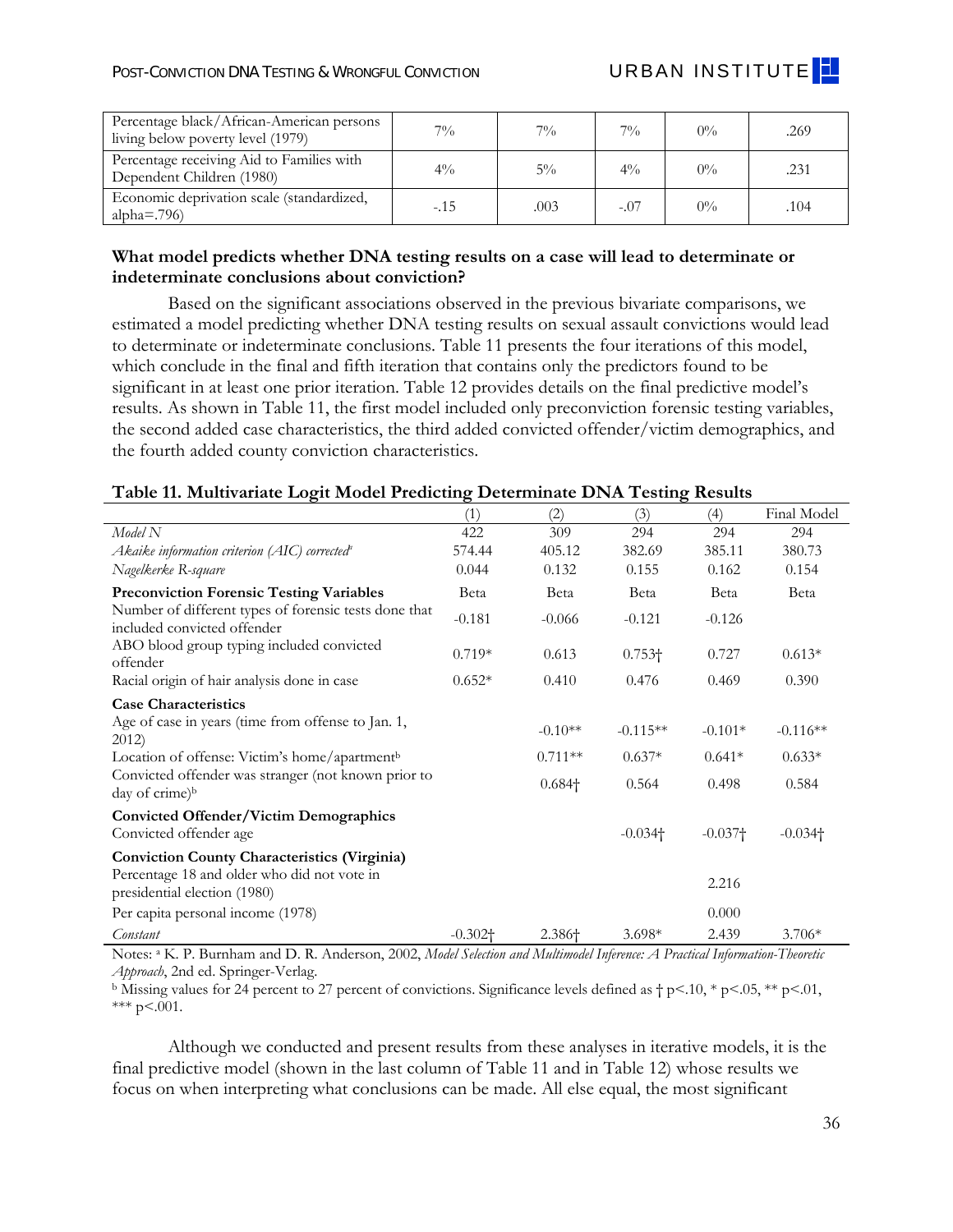| Percentage black/African-American persons<br>living below poverty level (1979) | $7\%$  | $7\%$ | 70/0           | $0\%$ | .269 |
|--------------------------------------------------------------------------------|--------|-------|----------------|-------|------|
| Percentage receiving Aid to Families with<br>Dependent Children (1980)         | $4\%$  | $5\%$ | $4\frac{0}{0}$ | $0\%$ | .231 |
| Economic deprivation scale (standardized,<br>alpha= $.796$ )                   | $-.15$ | .003  | $-.07$         | $0\%$ | .104 |

## **What model predicts whether DNA testing results on a case will lead to determinate or indeterminate conclusions about conviction?**

Based on the significant associations observed in the previous bivariate comparisons, we estimated a model predicting whether DNA testing results on sexual assault convictions would lead to determinate or indeterminate conclusions. Table 11 presents the four iterations of this model, which conclude in the final and fifth iteration that contains only the predictors found to be significant in at least one prior iteration. Table 12 provides details on the final predictive model's results. As shown in Table 11, the first model included only preconviction forensic testing variables, the second added case characteristics, the third added convicted offender/victim demographics, and the fourth added county conviction characteristics.

## **Table 11. Multivariate Logit Model Predicting Determinate DNA Testing Results**

|                                                                                                                                    | (1)        | (2)            | (3)                   | (4)       | Final Model           |
|------------------------------------------------------------------------------------------------------------------------------------|------------|----------------|-----------------------|-----------|-----------------------|
| Model N                                                                                                                            | 422        | 309            | 294                   | 294       | 294                   |
| Akaike information criterion (AIC) corrected <sup>u</sup>                                                                          | 574.44     | 405.12         | 382.69                | 385.11    | 380.73                |
| Nagelkerke R-square                                                                                                                | 0.044      | 0.132          | 0.155                 | 0.162     | 0.154                 |
| <b>Preconviction Forensic Testing Variables</b>                                                                                    | Beta       | Beta           | Beta                  | Beta      | Beta                  |
| Number of different types of forensic tests done that<br>included convicted offender                                               | $-0.181$   | $-0.066$       | $-0.121$              | $-0.126$  |                       |
| ABO blood group typing included convicted<br>offender                                                                              | $0.719*$   | 0.613          | $0.753\dagger$        | 0.727     | $0.613*$              |
| Racial origin of hair analysis done in case                                                                                        | $0.652*$   | 0.410          | 0.476                 | 0.469     | 0.390                 |
| <b>Case Characteristics</b>                                                                                                        |            |                |                       |           |                       |
| Age of case in years (time from offense to Jan. 1,<br>2012                                                                         |            | $-0.10**$      | $-0.115**$            | $-0.101*$ | $-0.116**$            |
| Location of offense: Victim's home/apartmentb                                                                                      |            | $0.711**$      | $0.637*$              | $0.641*$  | $0.633*$              |
| Convicted offender was stranger (not known prior to<br>day of crime) <sup>b</sup>                                                  |            | $0.684\dagger$ | 0.564                 | 0.498     | 0.584                 |
| <b>Convicted Offender/Victim Demographics</b><br>Convicted offender age                                                            |            |                | $-0.034$ <sup>+</sup> | $-0.037+$ | $-0.034$ <sup>+</sup> |
| <b>Conviction County Characteristics (Virginia)</b><br>Percentage 18 and older who did not vote in<br>presidential election (1980) |            |                |                       | 2.216     |                       |
| Per capita personal income (1978)                                                                                                  |            |                |                       | 0.000     |                       |
| Constant                                                                                                                           | $-0.302 +$ | 2.386+         | $3.698*$              | 2.439     | $3.706*$              |

 *Approach*, 2nd ed. Springer-Verlag. Notes: a K. P. Burnham and D. R. Anderson, 2002, *Model Selection and Multimodel Inference: A Practical Information-Theoretic* 

<sup>b</sup> Missing values for 24 percent to 27 percent of convictions. Significance levels defined as  $\uparrow$  p<.01, \* p<.05, \*\* p<.01, \*\*\*  $p < .001$ .

Although we conducted and present results from these analyses in iterative models, it is the final predictive model (shown in the last column of Table 11 and in Table 12) whose results we focus on when interpreting what conclusions can be made. All else equal, the most significant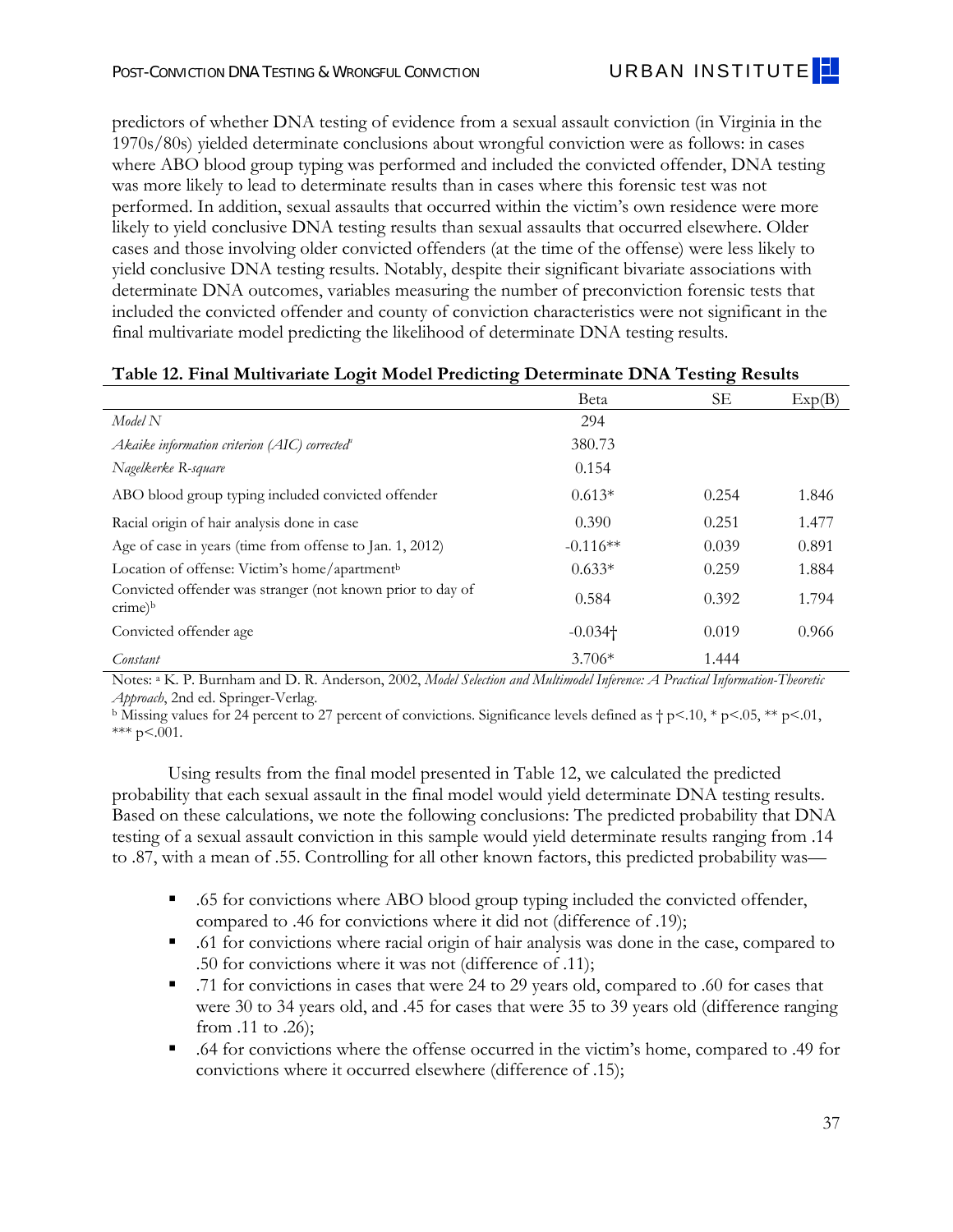predictors of whether DNA testing of evidence from a sexual assault conviction (in Virginia in the 1970s/80s) yielded determinate conclusions about wrongful conviction were as follows: in cases where ABO blood group typing was performed and included the convicted offender, DNA testing was more likely to lead to determinate results than in cases where this forensic test was not performed. In addition, sexual assaults that occurred within the victim's own residence were more likely to yield conclusive DNA testing results than sexual assaults that occurred elsewhere. Older cases and those involving older convicted offenders (at the time of the offense) were less likely to yield conclusive DNA testing results. Notably, despite their significant bivariate associations with determinate DNA outcomes, variables measuring the number of preconviction forensic tests that included the convicted offender and county of conviction characteristics were not significant in the final multivariate model predicting the likelihood of determinate DNA testing results.

|                                                                                           | Beta                  | SЕ    | Exp(B) |
|-------------------------------------------------------------------------------------------|-----------------------|-------|--------|
| Model N                                                                                   | 294                   |       |        |
| Akaike information criterion (AIC) corrected $\ell$                                       | 380.73                |       |        |
| Nagelkerke R-square                                                                       | 0.154                 |       |        |
| ABO blood group typing included convicted offender                                        | $0.613*$              | 0.254 | 1.846  |
| Racial origin of hair analysis done in case                                               | 0.390                 | 0.251 | 1.477  |
| Age of case in years (time from offense to Jan. 1, 2012)                                  | $-0.116**$            | 0.039 | 0.891  |
| Location of offense: Victim's home/apartment <sup>b</sup>                                 | $0.633*$              | 0.259 | 1.884  |
| Convicted offender was stranger (not known prior to day of<br>$\text{cTime}$ <sup>b</sup> | 0.584                 | 0.392 | 1.794  |
| Convicted offender age                                                                    | $-0.034$ <sup>+</sup> | 0.019 | 0.966  |
| Constant                                                                                  | $3.706*$              | 1.444 |        |

## **Table 12. Final Multivariate Logit Model Predicting Determinate DNA Testing Results**

Notes: a K. P. Burnham and D. R. Anderson, 2002, *Model Selection and Multimodel Inference: A Practical Information-Theoretic* 

*Approach*, 2nd ed. Springer-Verlag.<br><sup>b</sup> Missing values for 24 percent to 27 percent of convictions. Significance levels defined as † p<.10, \* p<.05, \*\* p<.01, \*\*\*  $p < .001$ .

Using results from the final model presented in Table 12, we calculated the predicted probability that each sexual assault in the final model would yield determinate DNA testing results. Based on these calculations, we note the following conclusions: The predicted probability that DNA testing of a sexual assault conviction in this sample would yield determinate results ranging from .14 to .87, with a mean of .55. Controlling for all other known factors, this predicted probability was—

- .65 for convictions where ABO blood group typing included the convicted offender, compared to .46 for convictions where it did not (difference of .19);
- .61 for convictions where racial origin of hair analysis was done in the case, compared to .50 for convictions where it was not (difference of .11);
- .71 for convictions in cases that were 24 to 29 years old, compared to .60 for cases that were 30 to 34 years old, and .45 for cases that were 35 to 39 years old (difference ranging from .11 to .26);
- .64 for convictions where the offense occurred in the victim's home, compared to .49 for convictions where it occurred elsewhere (difference of .15);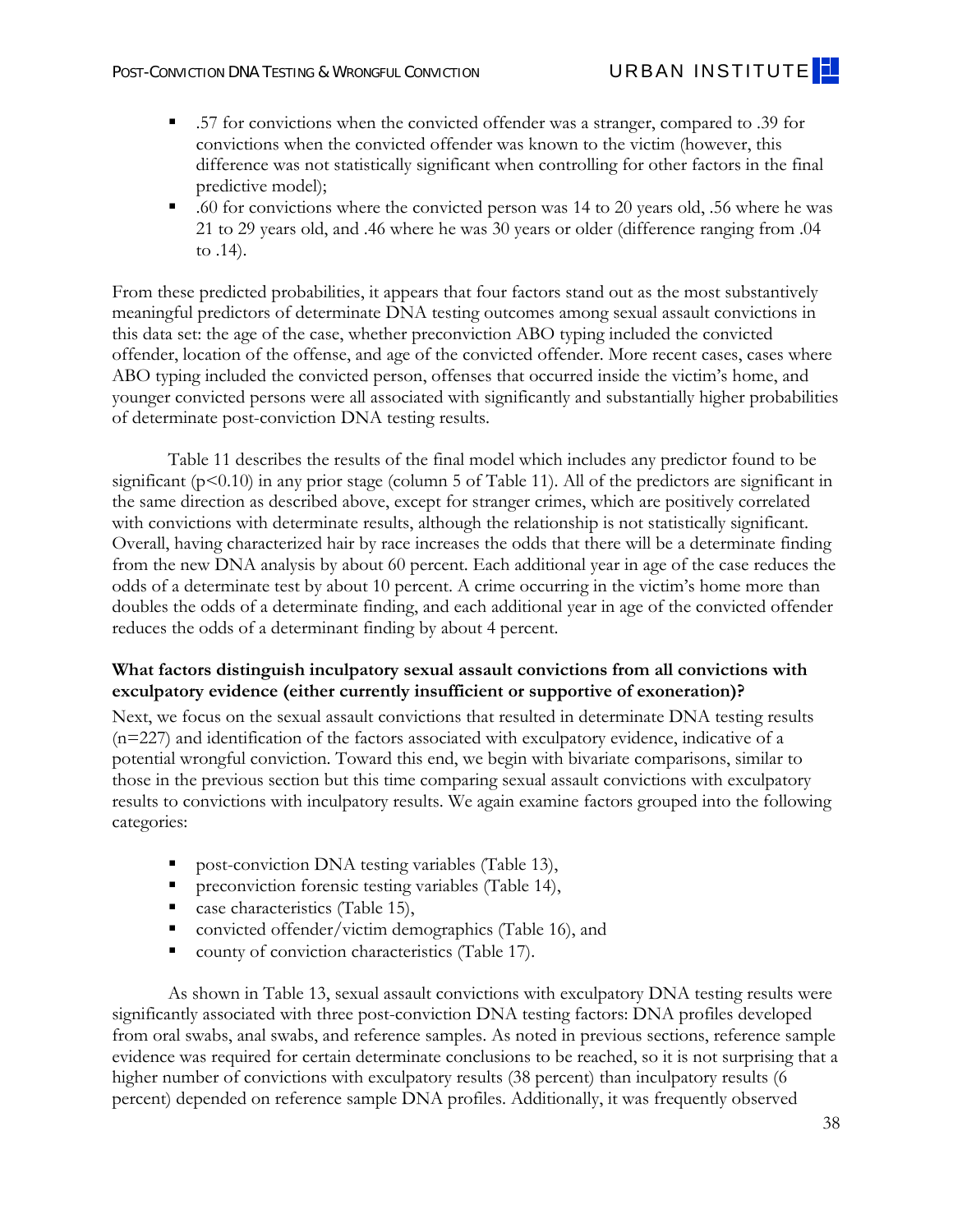- .57 for convictions when the convicted offender was a stranger, compared to .39 for convictions when the convicted offender was known to the victim (however, this difference was not statistically significant when controlling for other factors in the final predictive model);
- .60 for convictions where the convicted person was 14 to 20 years old, .56 where he was 21 to 29 years old, and .46 where he was 30 years or older (difference ranging from .04 to .14).

From these predicted probabilities, it appears that four factors stand out as the most substantively meaningful predictors of determinate DNA testing outcomes among sexual assault convictions in this data set: the age of the case, whether preconviction ABO typing included the convicted offender, location of the offense, and age of the convicted offender. More recent cases, cases where ABO typing included the convicted person, offenses that occurred inside the victim's home, and younger convicted persons were all associated with significantly and substantially higher probabilities of determinate post-conviction DNA testing results.

Table 11 describes the results of the final model which includes any predictor found to be significant  $(p<0.10)$  in any prior stage (column 5 of Table 11). All of the predictors are significant in the same direction as described above, except for stranger crimes, which are positively correlated with convictions with determinate results, although the relationship is not statistically significant. Overall, having characterized hair by race increases the odds that there will be a determinate finding from the new DNA analysis by about 60 percent. Each additional year in age of the case reduces the odds of a determinate test by about 10 percent. A crime occurring in the victim's home more than doubles the odds of a determinate finding, and each additional year in age of the convicted offender reduces the odds of a determinant finding by about 4 percent.

# **What factors distinguish inculpatory sexual assault convictions from all convictions with exculpatory evidence (either currently insufficient or supportive of exoneration)?**

Next, we focus on the sexual assault convictions that resulted in determinate DNA testing results (n=227) and identification of the factors associated with exculpatory evidence, indicative of a potential wrongful conviction. Toward this end, we begin with bivariate comparisons, similar to those in the previous section but this time comparing sexual assault convictions with exculpatory results to convictions with inculpatory results. We again examine factors grouped into the following categories:

- post-conviction DNA testing variables (Table 13),
- **Preconviction forensic testing variables (Table 14),**
- case characteristics (Table 15),
- convicted offender/victim demographics (Table 16), and
- county of conviction characteristics (Table 17).

As shown in Table 13, sexual assault convictions with exculpatory DNA testing results were significantly associated with three post-conviction DNA testing factors: DNA profiles developed from oral swabs, anal swabs, and reference samples. As noted in previous sections, reference sample evidence was required for certain determinate conclusions to be reached, so it is not surprising that a higher number of convictions with exculpatory results (38 percent) than inculpatory results (6 percent) depended on reference sample DNA profiles. Additionally, it was frequently observed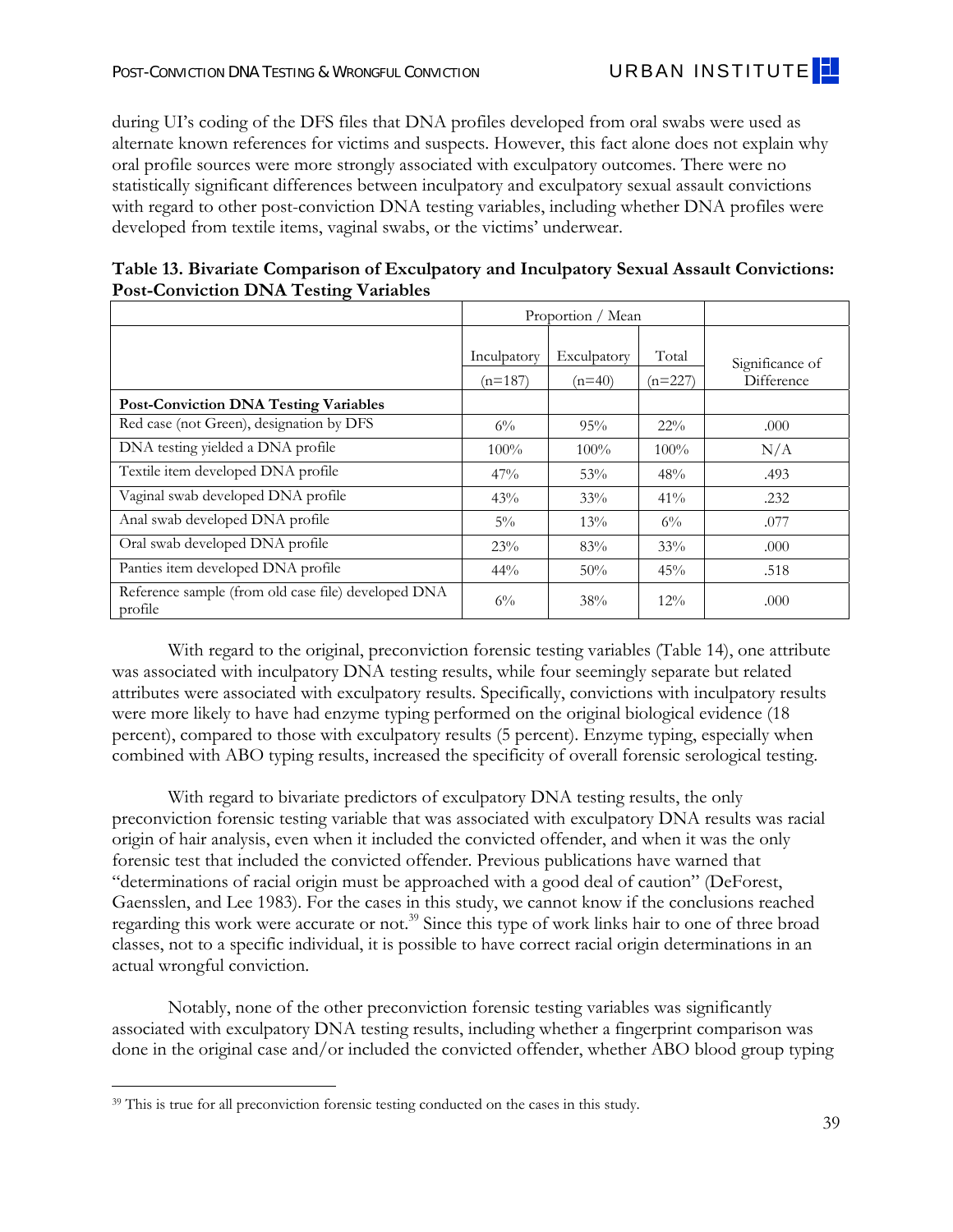during UI's coding of the DFS files that DNA profiles developed from oral swabs were used as alternate known references for victims and suspects. However, this fact alone does not explain why oral profile sources were more strongly associated with exculpatory outcomes. There were no statistically significant differences between inculpatory and exculpatory sexual assault convictions with regard to other post-conviction DNA testing variables, including whether DNA profiles were developed from textile items, vaginal swabs, or the victims' underwear.

| o                                                              |                          | Proportion / Mean       |                    |                               |
|----------------------------------------------------------------|--------------------------|-------------------------|--------------------|-------------------------------|
|                                                                | Inculpatory<br>$(n=187)$ | Exculpatory<br>$(n=40)$ | Total<br>$(n=227)$ | Significance of<br>Difference |
| <b>Post-Conviction DNA Testing Variables</b>                   |                          |                         |                    |                               |
| Red case (not Green), designation by DFS                       | $6\%$                    | 95%                     | $22\%$             | .000                          |
| DNA testing yielded a DNA profile                              | $100\%$                  | $100\%$                 | $100\%$            | N/A                           |
| Textile item developed DNA profile                             | 47%                      | 53%                     | 48%                | .493                          |
| Vaginal swab developed DNA profile                             | 43%                      | 33%                     | 41%                | .232                          |
| Anal swab developed DNA profile                                | $5\%$                    | 13%                     | $6\%$              | .077                          |
| Oral swab developed DNA profile                                | 23%                      | 83%                     | 33%                | .000                          |
| Panties item developed DNA profile                             | 44%                      | 50%                     | 45%                | .518                          |
| Reference sample (from old case file) developed DNA<br>profile | $6\%$                    | 38%                     | $12\%$             | .000                          |

|  |                                              | Table 13. Bivariate Comparison of Exculpatory and Inculpatory Sexual Assault Convictions: |  |  |  |
|--|----------------------------------------------|-------------------------------------------------------------------------------------------|--|--|--|
|  | <b>Post-Conviction DNA Testing Variables</b> |                                                                                           |  |  |  |

With regard to the original, preconviction forensic testing variables (Table 14), one attribute was associated with inculpatory DNA testing results, while four seemingly separate but related attributes were associated with exculpatory results. Specifically, convictions with inculpatory results were more likely to have had enzyme typing performed on the original biological evidence (18 percent), compared to those with exculpatory results (5 percent). Enzyme typing, especially when combined with ABO typing results, increased the specificity of overall forensic serological testing.

With regard to bivariate predictors of exculpatory DNA testing results, the only preconviction forensic testing variable that was associated with exculpatory DNA results was racial origin of hair analysis, even when it included the convicted offender, and when it was the only forensic test that included the convicted offender. Previous publications have warned that "determinations of racial origin must be approached with a good deal of caution" (DeForest, Gaensslen, and Lee 1983). For the cases in this study, we cannot know if the conclusions reached regarding this work were accurate or not.<sup>39</sup> Since this type of work links hair to one of three broad classes, not to a specific individual, it is possible to have correct racial origin determinations in an actual wrongful conviction.

Notably, none of the other preconviction forensic testing variables was significantly associated with exculpatory DNA testing results, including whether a fingerprint comparison was done in the original case and/or included the convicted offender, whether ABO blood group typing

 $\overline{a}$ <sup>39</sup> This is true for all preconviction forensic testing conducted on the cases in this study.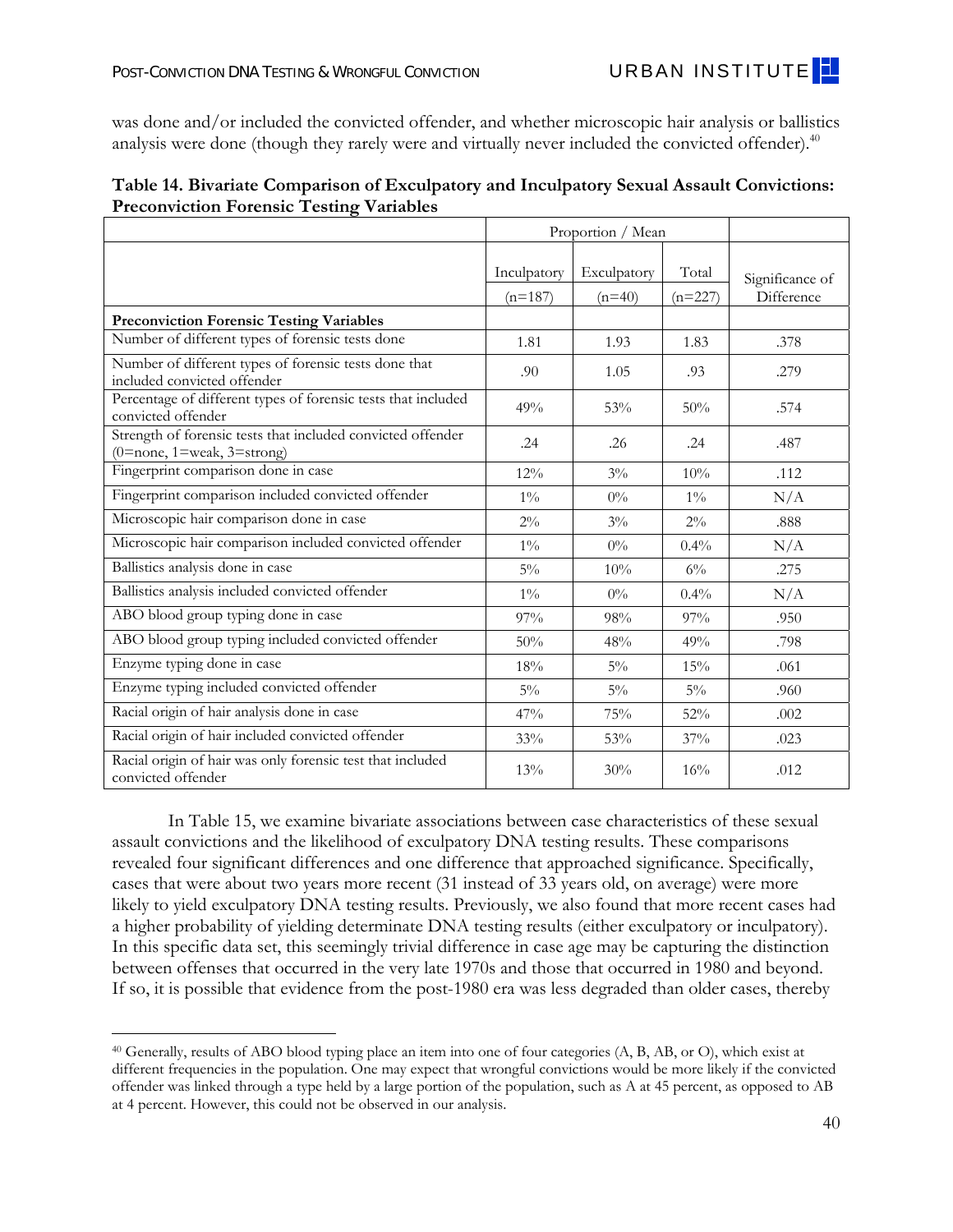was done and/or included the convicted offender, and whether microscopic hair analysis or ballistics analysis were done (though they rarely were and virtually never included the convicted offender).<sup>40</sup>

| Table 14. Bivariate Comparison of Exculpatory and Inculpatory Sexual Assault Convictions: |  |
|-------------------------------------------------------------------------------------------|--|
| <b>Preconviction Forensic Testing Variables</b>                                           |  |
|                                                                                           |  |

|                                                                                           |                          | Proportion / Mean       |                    |                               |
|-------------------------------------------------------------------------------------------|--------------------------|-------------------------|--------------------|-------------------------------|
|                                                                                           | Inculpatory<br>$(n=187)$ | Exculpatory<br>$(n=40)$ | Total<br>$(n=227)$ | Significance of<br>Difference |
| <b>Preconviction Forensic Testing Variables</b>                                           |                          |                         |                    |                               |
| Number of different types of forensic tests done                                          | 1.81                     | 1.93                    | 1.83               | .378                          |
| Number of different types of forensic tests done that<br>included convicted offender      | .90 <sub>o</sub>         | 1.05                    | .93                | .279                          |
| Percentage of different types of forensic tests that included<br>convicted offender       | 49%                      | 53%                     | 50%                | .574                          |
| Strength of forensic tests that included convicted offender<br>(0=none, 1=weak, 3=strong) | .24                      | .26                     | .24                | .487                          |
| Fingerprint comparison done in case                                                       | 12%                      | $3\%$                   | 10%                | .112                          |
| Fingerprint comparison included convicted offender                                        | $1\%$                    | $0\%$                   | $1\%$              | N/A                           |
| Microscopic hair comparison done in case                                                  | $2\%$                    | $3\%$                   | $2\%$              | .888                          |
| Microscopic hair comparison included convicted offender                                   | $1\%$                    | $0\%$                   | $0.4\%$            | N/A                           |
| Ballistics analysis done in case                                                          | $5\%$                    | 10%                     | $6\%$              | .275                          |
| Ballistics analysis included convicted offender                                           | $1\%$                    | $0\%$                   | $0.4\%$            | N/A                           |
| ABO blood group typing done in case                                                       | 97%                      | 98%                     | $97\%$             | .950                          |
| ABO blood group typing included convicted offender                                        | 50%                      | 48%                     | 49%                | .798                          |
| Enzyme typing done in case                                                                | 18%                      | $5\%$                   | 15%                | .061                          |
| Enzyme typing included convicted offender                                                 | $5\%$                    | $5\%$                   | $5\%$              | .960                          |
| Racial origin of hair analysis done in case                                               | 47%                      | 75%                     | 52%                | .002                          |
| Racial origin of hair included convicted offender                                         | 33%                      | 53%                     | 37%                | .023                          |
| Racial origin of hair was only forensic test that included<br>convicted offender          | 13%                      | 30%                     | 16%                | .012                          |

In Table 15, we examine bivariate associations between case characteristics of these sexual assault convictions and the likelihood of exculpatory DNA testing results. These comparisons revealed four significant differences and one difference that approached significance. Specifically, cases that were about two years more recent (31 instead of 33 years old, on average) were more likely to yield exculpatory DNA testing results. Previously, we also found that more recent cases had a higher probability of yielding determinate DNA testing results (either exculpatory or inculpatory). In this specific data set, this seemingly trivial difference in case age may be capturing the distinction between offenses that occurred in the very late 1970s and those that occurred in 1980 and beyond. If so, it is possible that evidence from the post-1980 era was less degraded than older cases, thereby

 $\overline{a}$ 40 Generally, results of ABO blood typing place an item into one of four categories (A, B, AB, or O), which exist at different frequencies in the population. One may expect that wrongful convictions would be more likely if the convicted offender was linked through a type held by a large portion of the population, such as A at 45 percent, as opposed to AB at 4 percent. However, this could not be observed in our analysis.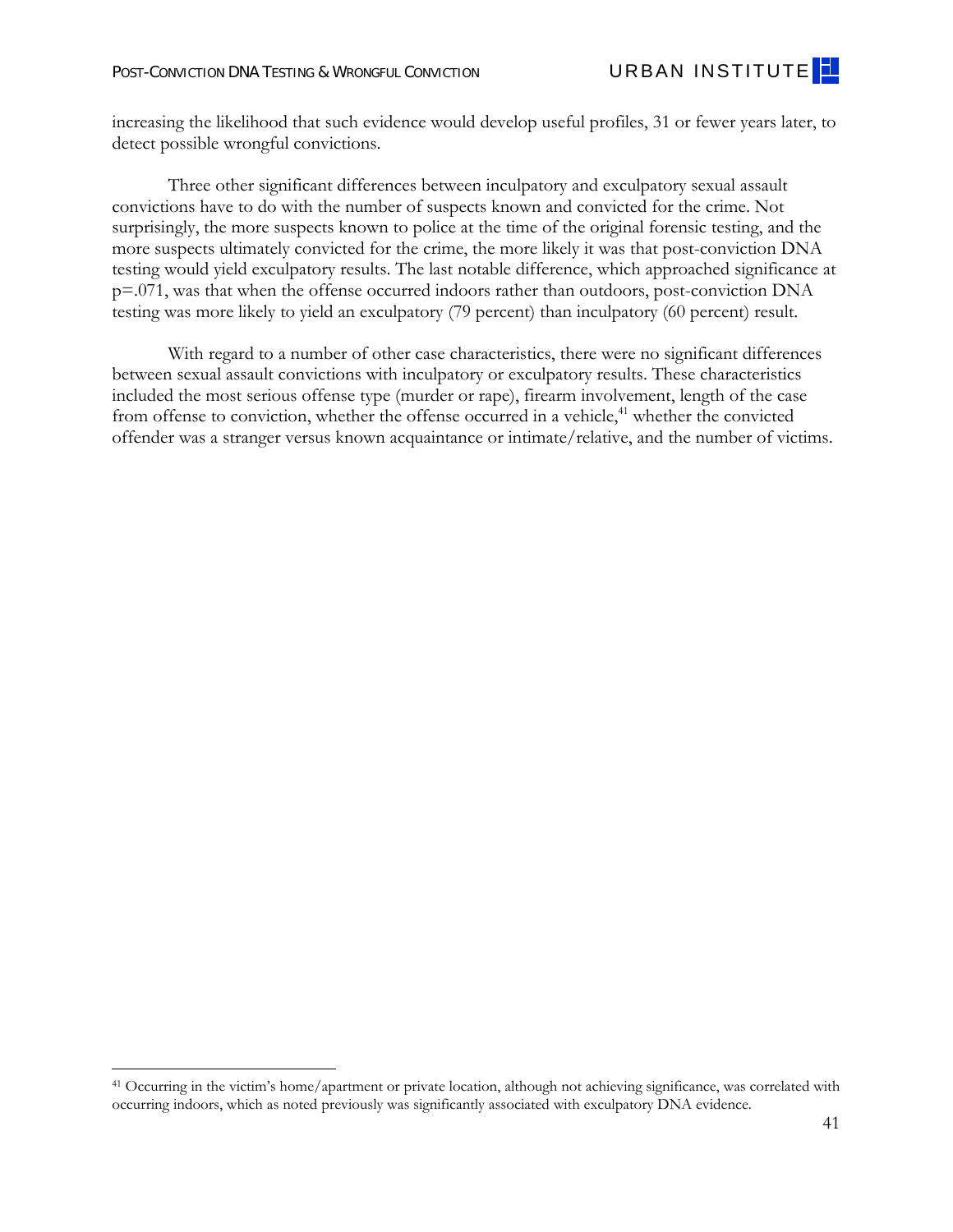increasing the likelihood that such evidence would develop useful profiles, 31 or fewer years later, to detect possible wrongful convictions.

Three other significant differences between inculpatory and exculpatory sexual assault convictions have to do with the number of suspects known and convicted for the crime. Not surprisingly, the more suspects known to police at the time of the original forensic testing, and the more suspects ultimately convicted for the crime, the more likely it was that post-conviction DNA testing would yield exculpatory results. The last notable difference, which approached significance at p=.071, was that when the offense occurred indoors rather than outdoors, post-conviction DNA testing was more likely to yield an exculpatory (79 percent) than inculpatory (60 percent) result.

With regard to a number of other case characteristics, there were no significant differences between sexual assault convictions with inculpatory or exculpatory results. These characteristics included the most serious offense type (murder or rape), firearm involvement, length of the case from offense to conviction, whether the offense occurred in a vehicle,<sup>41</sup> whether the convicted offender was a stranger versus known acquaintance or intimate/relative, and the number of victims.

-

<sup>41</sup> Occurring in the victim's home/apartment or private location, although not achieving significance, was correlated with occurring indoors, which as noted previously was significantly associated with exculpatory DNA evidence.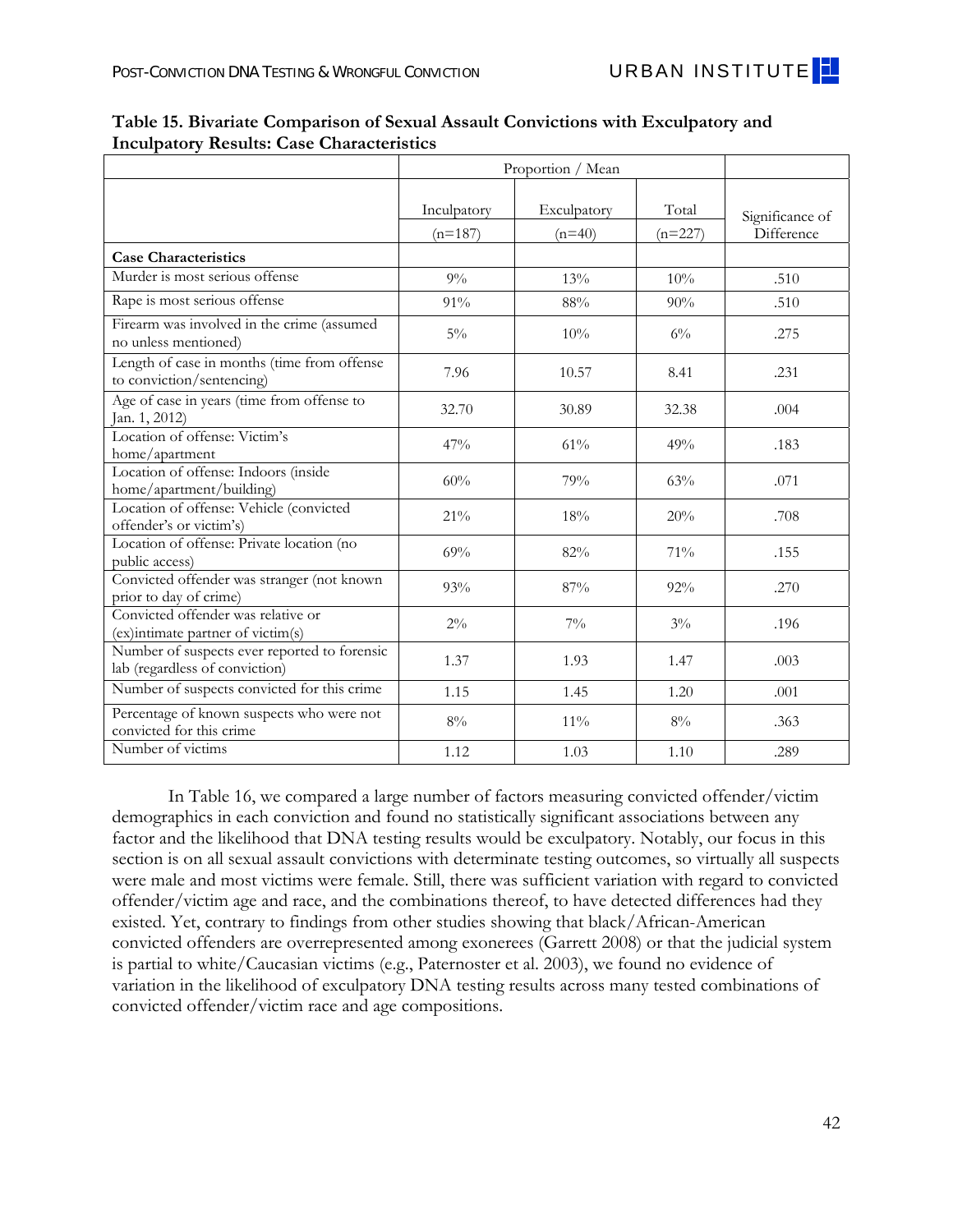

|                                                                                | Proportion / Mean        |                         |                    |                               |
|--------------------------------------------------------------------------------|--------------------------|-------------------------|--------------------|-------------------------------|
|                                                                                | Inculpatory<br>$(n=187)$ | Exculpatory<br>$(n=40)$ | Total<br>$(n=227)$ | Significance of<br>Difference |
| <b>Case Characteristics</b>                                                    |                          |                         |                    |                               |
| Murder is most serious offense                                                 | $9\%$                    | 13%                     | 10%                | .510                          |
| Rape is most serious offense                                                   | 91%                      | 88%                     | 90%                | .510                          |
| Firearm was involved in the crime (assumed<br>no unless mentioned)             | $5\%$                    | 10%                     | $6\%$              | .275                          |
| Length of case in months (time from offense<br>to conviction/sentencing)       | 7.96                     | 10.57                   | 8.41               | .231                          |
| Age of case in years (time from offense to<br>Jan. 1, 2012)                    | 32.70                    | 30.89                   | 32.38              | .004                          |
| Location of offense: Victim's<br>home/apartment                                | 47%                      | 61%                     | 49%                | .183                          |
| Location of offense: Indoors (inside<br>home/apartment/building)               | 60%                      | 79%                     | 63%                | .071                          |
| Location of offense: Vehicle (convicted<br>offender's or victim's)             | 21%                      | 18%                     | 20%                | .708                          |
| Location of offense: Private location (no<br>public access)                    | 69%                      | 82%                     | 71%                | .155                          |
| Convicted offender was stranger (not known<br>prior to day of crime)           | 93%                      | 87%                     | 92%                | .270                          |
| Convicted offender was relative or<br>(ex)intimate partner of victim(s)        | $2\%$                    | $7\%$                   | $3\%$              | .196                          |
| Number of suspects ever reported to forensic<br>lab (regardless of conviction) | 1.37                     | 1.93                    | 1.47               | .003                          |
| Number of suspects convicted for this crime                                    | 1.15                     | 1.45                    | 1.20               | .001                          |
| Percentage of known suspects who were not<br>convicted for this crime          | $8\%$                    | $11\%$                  | 8%                 | .363                          |
| Number of victims                                                              | 1.12                     | 1.03                    | 1.10               | .289                          |

**Table 15. Bivariate Comparison of Sexual Assault Convictions with Exculpatory and Inculpatory Results: Case Characteristics** 

In Table 16, we compared a large number of factors measuring convicted offender/victim demographics in each conviction and found no statistically significant associations between any factor and the likelihood that DNA testing results would be exculpatory. Notably, our focus in this section is on all sexual assault convictions with determinate testing outcomes, so virtually all suspects were male and most victims were female. Still, there was sufficient variation with regard to convicted offender/victim age and race, and the combinations thereof, to have detected differences had they existed. Yet, contrary to findings from other studies showing that black/African-American convicted offenders are overrepresented among exonerees (Garrett 2008) or that the judicial system is partial to white/Caucasian victims (e.g., Paternoster et al. 2003), we found no evidence of variation in the likelihood of exculpatory DNA testing results across many tested combinations of convicted offender/victim race and age compositions.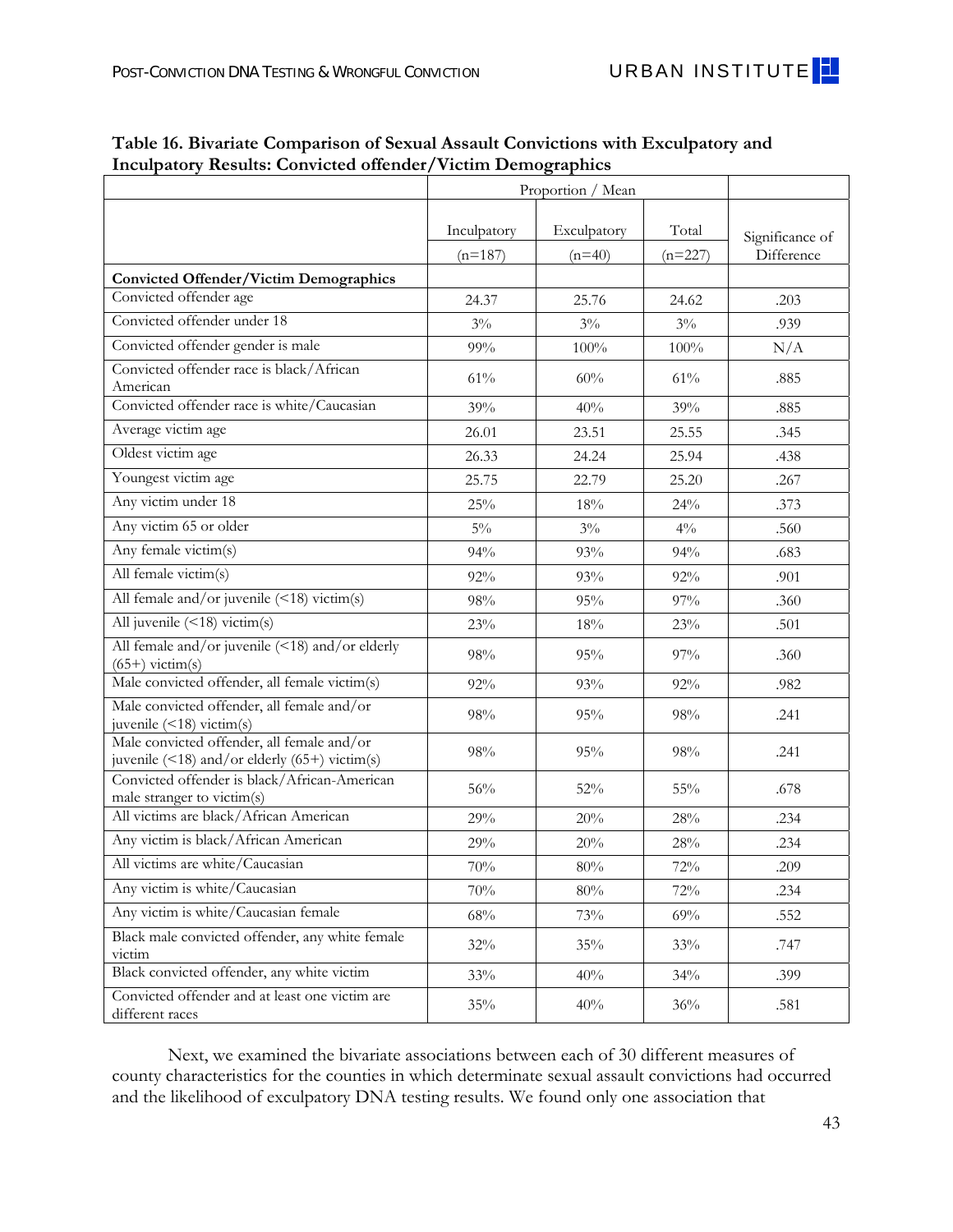|                                                                                                   |                          | Proportion / Mean       |                    |                               |  |
|---------------------------------------------------------------------------------------------------|--------------------------|-------------------------|--------------------|-------------------------------|--|
|                                                                                                   | Inculpatory<br>$(n=187)$ | Exculpatory<br>$(n=40)$ | Total<br>$(n=227)$ | Significance of<br>Difference |  |
|                                                                                                   |                          |                         |                    |                               |  |
| <b>Convicted Offender/Victim Demographics</b><br>Convicted offender age                           | 24.37                    | 25.76                   | 24.62              | .203                          |  |
| Convicted offender under 18                                                                       | $3\%$                    | $3\%$                   | $3\%$              | .939                          |  |
| Convicted offender gender is male                                                                 | $99\%$                   | 100%                    | 100%               | N/A                           |  |
| Convicted offender race is black/African<br>American                                              | $61\%$                   | 60%                     | 61%                | .885                          |  |
| Convicted offender race is white/Caucasian                                                        | 39%                      | 40%                     | 39%                | .885                          |  |
| Average victim age                                                                                | 26.01                    | 23.51                   | 25.55              | .345                          |  |
| Oldest victim age                                                                                 | 26.33                    | 24.24                   | 25.94              | .438                          |  |
| Youngest victim age                                                                               | 25.75                    | 22.79                   | 25.20              | .267                          |  |
| Any victim under 18                                                                               | 25%                      | 18%                     | 24%                | .373                          |  |
| Any victim 65 or older                                                                            | $5\%$                    | $3\%$                   | $4\%$              | .560                          |  |
| Any female victim(s)                                                                              | 94%                      | 93%                     | 94%                | .683                          |  |
| All female victim(s)                                                                              | 92%                      | 93%                     | 92%                | .901                          |  |
| All female and/or juvenile (<18) victim(s)                                                        | 98%                      | 95%                     | 97%                | .360                          |  |
| All juvenile $(\leq 18)$ victim $(s)$                                                             | 23%                      | 18%                     | 23%                | .501                          |  |
| All female and/or juvenile (<18) and/or elderly<br>$(65+)$ victim(s)                              | 98%                      | 95%                     | 97%                | .360                          |  |
| Male convicted offender, all female victim(s)                                                     | 92%                      | 93%                     | 92%                | .982                          |  |
| Male convicted offender, all female and/or<br>juvenile $($ < 18) victim $(s)$                     | 98%                      | 95%                     | 98%                | .241                          |  |
| Male convicted offender, all female and/or<br>juvenile $($ < 18) and/or elderly $(65+)$ victim(s) | $98\%$                   | 95%                     | 98%                | .241                          |  |
| Convicted offender is black/African-American<br>male stranger to victim(s)                        | $56\%$                   | 52%                     | $55\%$             | .678                          |  |
| All victims are black/African American                                                            | 29%                      | 20%                     | 28%                | .234                          |  |
| Any victim is black/African American                                                              | 29%                      | 20%                     | 28%                | .234                          |  |
| All victims are white/Caucasian                                                                   | 70%                      | $80\%$                  | 72%                | .209                          |  |
| Any victim is white/Caucasian                                                                     | 70%                      | 80%                     | 72%                | .234                          |  |
| Any victim is white/Caucasian female                                                              | 68%                      | 73%                     | 69%                | .552                          |  |
| Black male convicted offender, any white female<br>victim                                         | $32\%$                   | 35%                     | 33%                | .747                          |  |
| Black convicted offender, any white victim                                                        | 33%                      | 40%                     | 34%                | .399                          |  |
| Convicted offender and at least one victim are<br>different races                                 | 35%                      | 40%                     | 36%                | .581                          |  |

## **Table 16. Bivariate Comparison of Sexual Assault Convictions with Exculpatory and Inculpatory Results: Convicted offender/Victim Demographics**

Next, we examined the bivariate associations between each of 30 different measures of county characteristics for the counties in which determinate sexual assault convictions had occurred and the likelihood of exculpatory DNA testing results. We found only one association that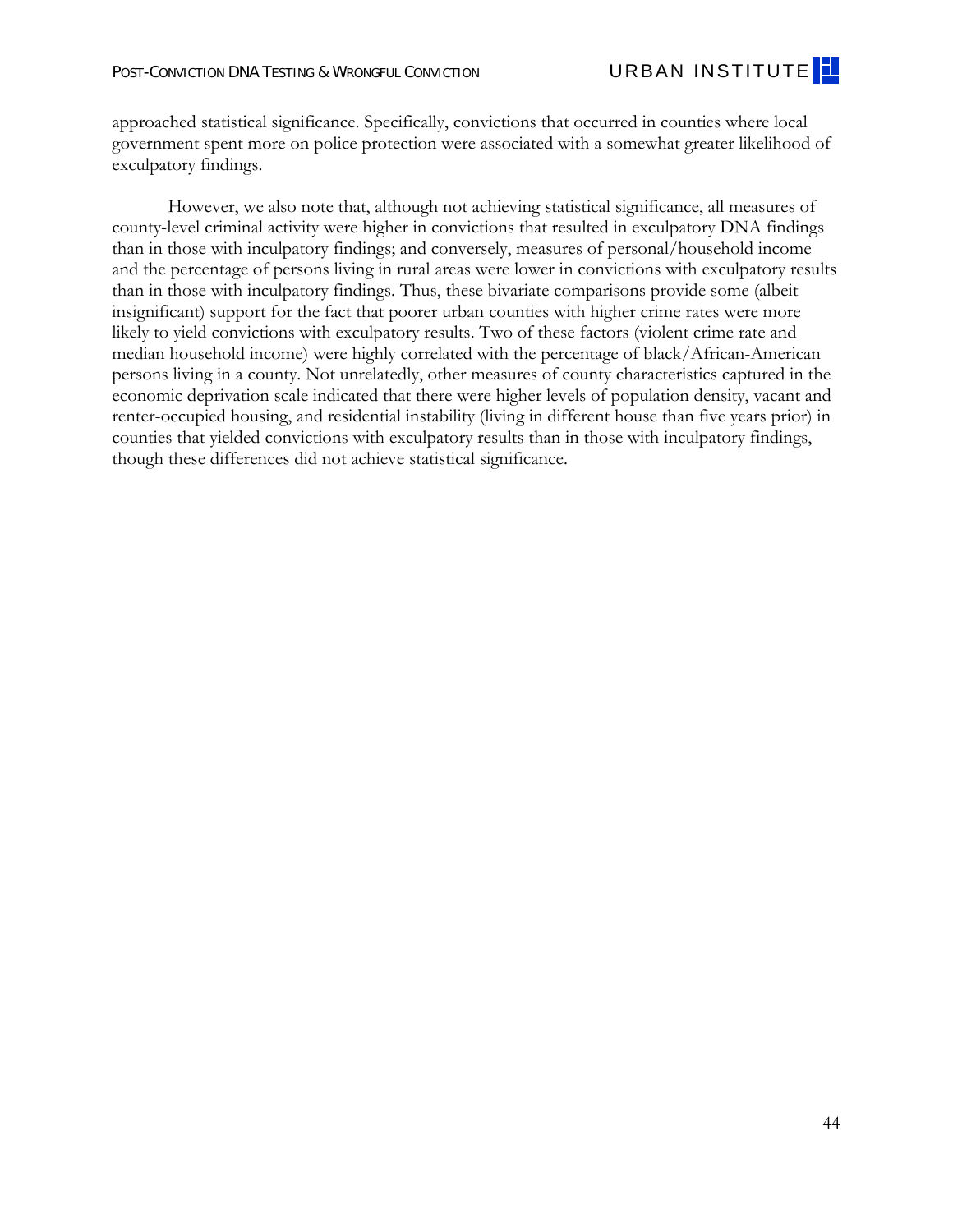approached statistical significance. Specifically, convictions that occurred in counties where local government spent more on police protection were associated with a somewhat greater likelihood of exculpatory findings.

However, we also note that, although not achieving statistical significance, all measures of county-level criminal activity were higher in convictions that resulted in exculpatory DNA findings than in those with inculpatory findings; and conversely, measures of personal/household income and the percentage of persons living in rural areas were lower in convictions with exculpatory results than in those with inculpatory findings. Thus, these bivariate comparisons provide some (albeit insignificant) support for the fact that poorer urban counties with higher crime rates were more likely to yield convictions with exculpatory results. Two of these factors (violent crime rate and median household income) were highly correlated with the percentage of black/African-American persons living in a county. Not unrelatedly, other measures of county characteristics captured in the economic deprivation scale indicated that there were higher levels of population density, vacant and renter-occupied housing, and residential instability (living in different house than five years prior) in counties that yielded convictions with exculpatory results than in those with inculpatory findings, though these differences did not achieve statistical significance.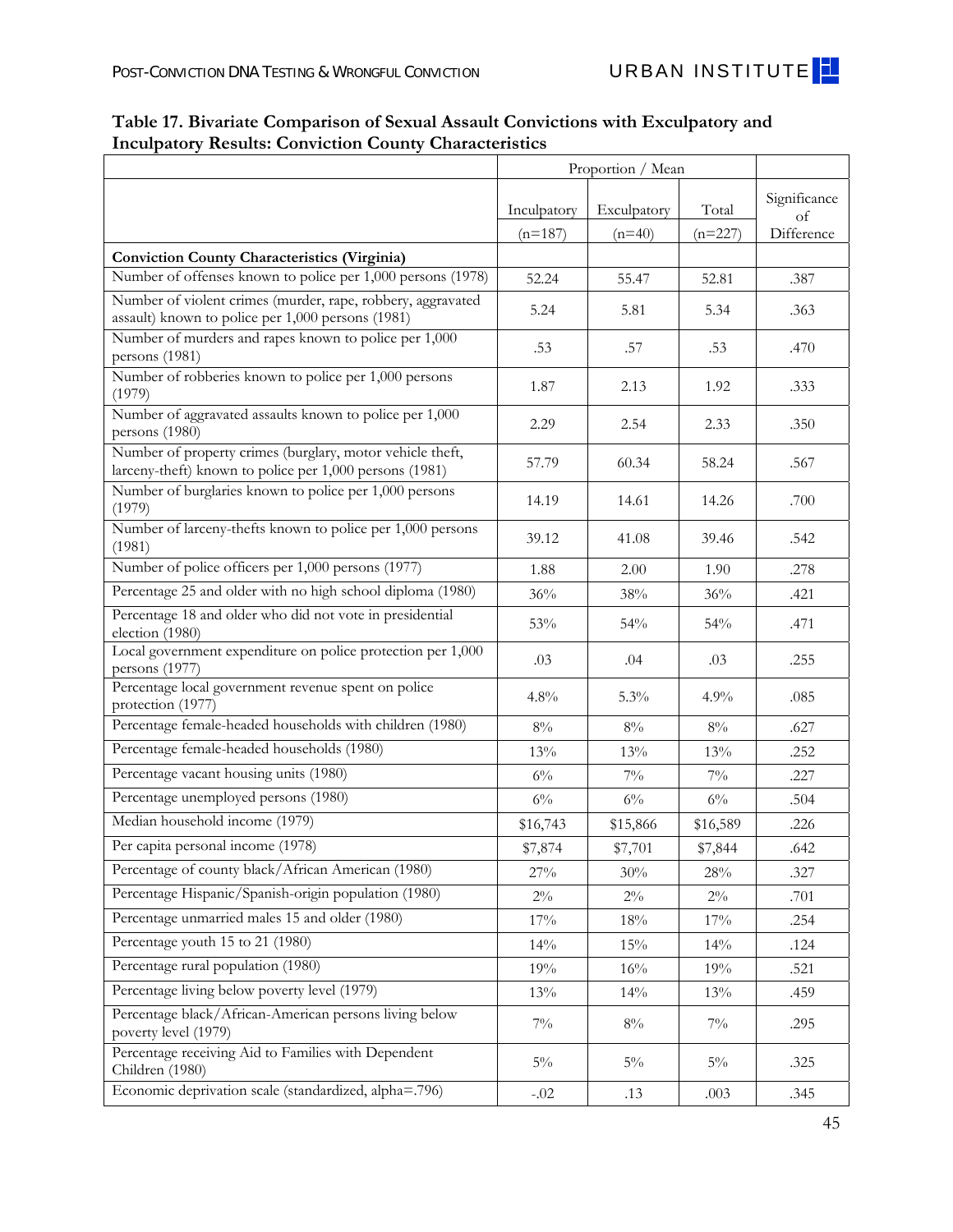

|                                                                                                                      | Proportion / Mean |             |           |                    |
|----------------------------------------------------------------------------------------------------------------------|-------------------|-------------|-----------|--------------------|
|                                                                                                                      | Inculpatory       | Exculpatory | Total     | Significance<br>of |
|                                                                                                                      | $(n=187)$         | $(n=40)$    | $(n=227)$ | Difference         |
| <b>Conviction County Characteristics (Virginia)</b>                                                                  |                   |             |           |                    |
| Number of offenses known to police per 1,000 persons (1978)                                                          | 52.24             | 55.47       | 52.81     | .387               |
| Number of violent crimes (murder, rape, robbery, aggravated<br>assault) known to police per 1,000 persons (1981)     | 5.24              | 5.81        | 5.34      | .363               |
| Number of murders and rapes known to police per 1,000<br>persons (1981)                                              | .53               | .57         | .53       | .470               |
| Number of robberies known to police per 1,000 persons<br>(1979)                                                      | 1.87              | 2.13        | 1.92      | .333               |
| Number of aggravated assaults known to police per 1,000<br>persons (1980)                                            | 2.29              | 2.54        | 2.33      | .350               |
| Number of property crimes (burglary, motor vehicle theft,<br>larceny-theft) known to police per 1,000 persons (1981) | 57.79             | 60.34       | 58.24     | .567               |
| Number of burglaries known to police per 1,000 persons<br>(1979)                                                     | 14.19             | 14.61       | 14.26     | .700               |
| Number of larceny-thefts known to police per 1,000 persons<br>(1981)                                                 | 39.12             | 41.08       | 39.46     | .542               |
| Number of police officers per 1,000 persons (1977)                                                                   | 1.88              | 2.00        | 1.90      | .278               |
| Percentage 25 and older with no high school diploma (1980)                                                           | 36%               | $38\%$      | 36%       | .421               |
| Percentage 18 and older who did not vote in presidential<br>election (1980)                                          | 53%               | 54%         | 54%       | .471               |
| Local government expenditure on police protection per 1,000<br>persons (1977)                                        | .03               | .04         | .03       | .255               |
| Percentage local government revenue spent on police<br>protection (1977)                                             | 4.8%              | 5.3%        | 4.9%      | .085               |
| Percentage female-headed households with children (1980)                                                             | $8\%$             | $8\%$       | $8\%$     | .627               |
| Percentage female-headed households (1980)                                                                           | 13%               | 13%         | 13%       | .252               |
| Percentage vacant housing units (1980)                                                                               | $6\%$             | $7\%$       | $7\%$     | .227               |
| Percentage unemployed persons (1980)                                                                                 | $6\%$             | $6\%$       | $6\%$     | .504               |
| Median household income (1979)                                                                                       | \$16,743          | \$15,866    | \$16,589  | .226               |
| Per capita personal income (1978)                                                                                    | \$7,874           | \$7,701     | \$7,844   | .642               |
| Percentage of county black/African American (1980)                                                                   | 27%               | 30%         | 28%       | .327               |
| Percentage Hispanic/Spanish-origin population (1980)                                                                 | $2\%$             | $2\%$       | $2\%$     | .701               |
| Percentage unmarried males 15 and older (1980)                                                                       | 17%               | 18%         | 17%       | .254               |
| Percentage youth 15 to 21 (1980)                                                                                     | 14%               | 15%         | 14%       | .124               |
| Percentage rural population (1980)                                                                                   | 19%               | 16%         | 19%       | .521               |
| Percentage living below poverty level (1979)                                                                         | 13%               | 14%         | 13%       | .459               |
| Percentage black/African-American persons living below<br>poverty level (1979)                                       | $7\%$             | $8\%$       | $7\%$     | .295               |
| Percentage receiving Aid to Families with Dependent<br>Children (1980)                                               | $5\%$             | $5\%$       | $5\%$     | .325               |
| Economic deprivation scale (standardized, alpha=.796)                                                                | $-.02$            | .13         | .003      | .345               |

# **Table 17. Bivariate Comparison of Sexual Assault Convictions with Exculpatory and Inculpatory Results: Conviction County Characteristics**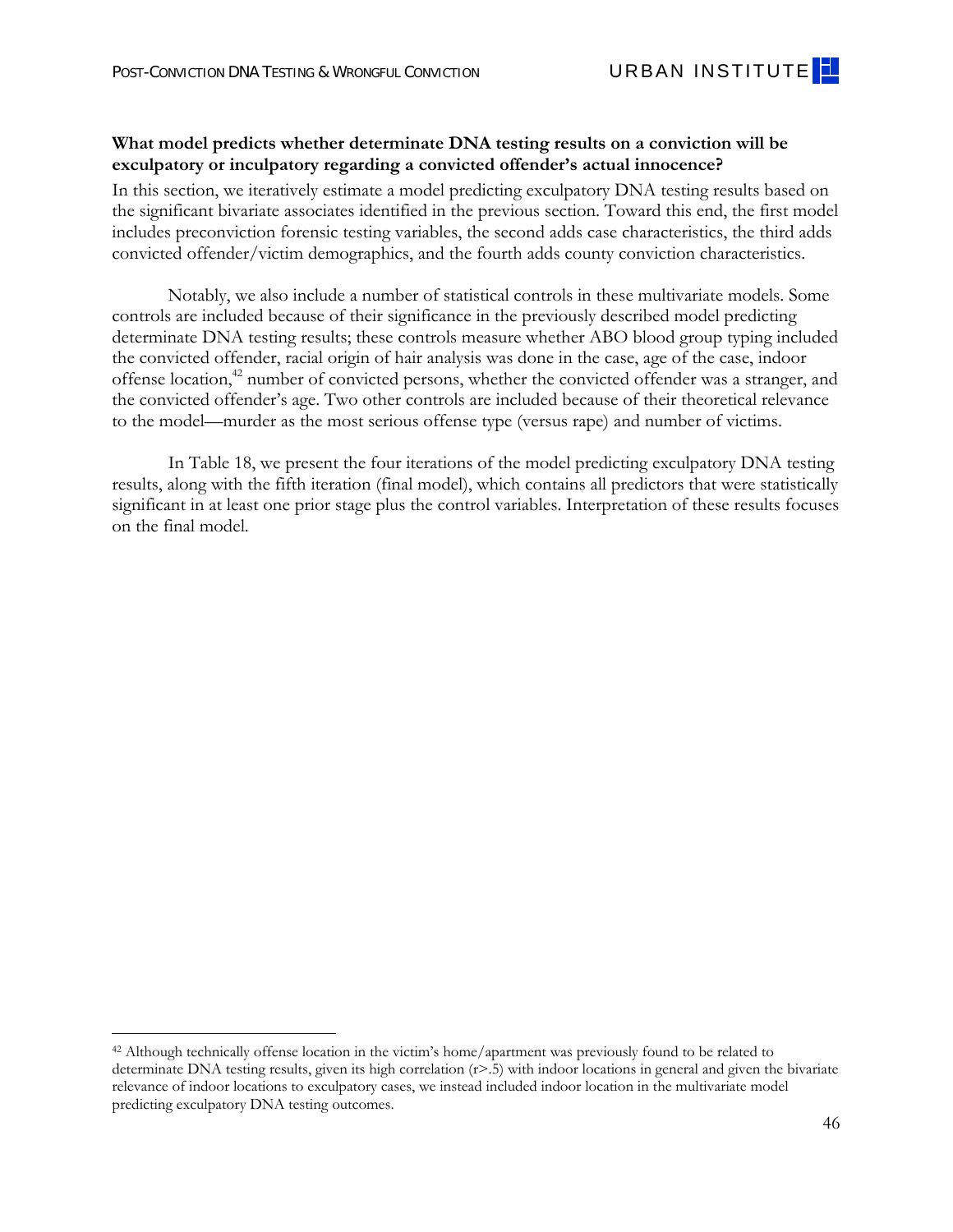#### **What model predicts whether determinate DNA testing results on a conviction will be exculpatory or inculpatory regarding a convicted offender's actual innocence?**

In this section, we iteratively estimate a model predicting exculpatory DNA testing results based on the significant bivariate associates identified in the previous section. Toward this end, the first model includes preconviction forensic testing variables, the second adds case characteristics, the third adds convicted offender/victim demographics, and the fourth adds county conviction characteristics.

Notably, we also include a number of statistical controls in these multivariate models. Some controls are included because of their significance in the previously described model predicting determinate DNA testing results; these controls measure whether ABO blood group typing included the convicted offender, racial origin of hair analysis was done in the case, age of the case, indoor offense location,<sup>42</sup> number of convicted persons, whether the convicted offender was a stranger, and the convicted offender's age. Two other controls are included because of their theoretical relevance to the model—murder as the most serious offense type (versus rape) and number of victims.

In Table 18, we present the four iterations of the model predicting exculpatory DNA testing results, along with the fifth iteration (final model), which contains all predictors that were statistically significant in at least one prior stage plus the control variables. Interpretation of these results focuses on the final model.

-

<sup>42</sup> Although technically offense location in the victim's home/apartment was previously found to be related to determinate DNA testing results, given its high correlation (r>.5) with indoor locations in general and given the bivariate relevance of indoor locations to exculpatory cases, we instead included indoor location in the multivariate model predicting exculpatory DNA testing outcomes.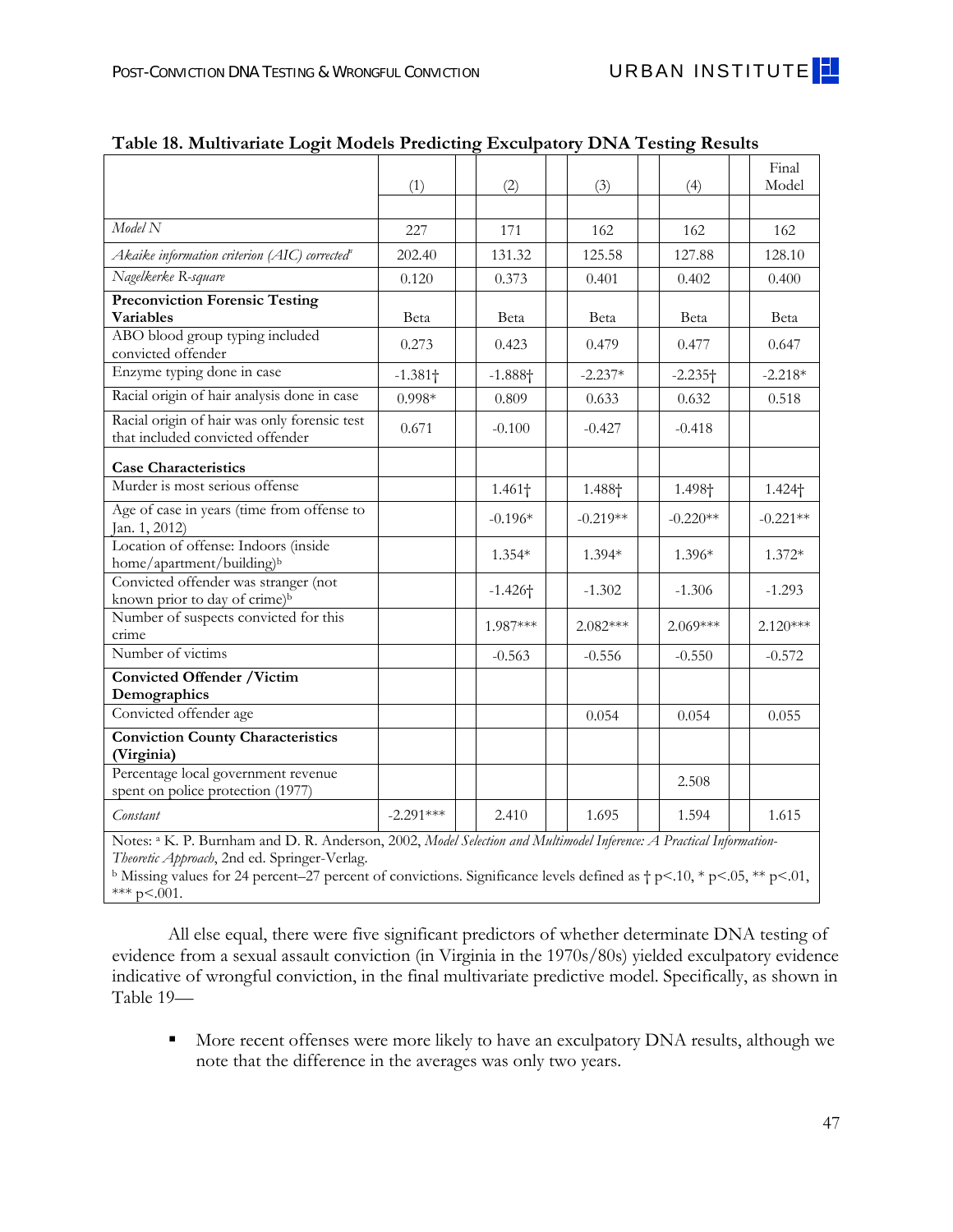|                                                                                                                                                                                    | (1)         | (2)                | (3)                | (4)                   | Final<br>Model     |
|------------------------------------------------------------------------------------------------------------------------------------------------------------------------------------|-------------|--------------------|--------------------|-----------------------|--------------------|
|                                                                                                                                                                                    |             |                    |                    |                       |                    |
| Model N                                                                                                                                                                            | 227         | 171                | 162                | 162                   | 162                |
| Akaike information criterion (AIC) corrected $^n$                                                                                                                                  | 202.40      | 131.32             | 125.58             | 127.88                | 128.10             |
| Nagelkerke R-square                                                                                                                                                                | 0.120       | 0.373              | 0.401              | 0.402                 | 0.400              |
| <b>Preconviction Forensic Testing</b>                                                                                                                                              |             |                    |                    |                       |                    |
| <b>Variables</b>                                                                                                                                                                   | Beta        | Beta               | Beta               | Beta                  | Beta               |
| ABO blood group typing included<br>convicted offender                                                                                                                              | 0.273       | 0.423              | 0.479              | 0.477                 | 0.647              |
| Enzyme typing done in case                                                                                                                                                         | $-1.381 +$  | $-1.888 +$         | $-2.237*$          | $-2.235$ <sup>+</sup> | $-2.218*$          |
| Racial origin of hair analysis done in case                                                                                                                                        | $0.998*$    | 0.809              | 0.633              | 0.632                 | 0.518              |
| Racial origin of hair was only forensic test<br>that included convicted offender                                                                                                   | 0.671       | $-0.100$           | $-0.427$           | $-0.418$              |                    |
| <b>Case Characteristics</b>                                                                                                                                                        |             |                    |                    |                       |                    |
| Murder is most serious offense                                                                                                                                                     |             | 1.461 <sup>+</sup> | 1.488 <sup>+</sup> | 1.498 <sup>+</sup>    | 1.424 <sup>+</sup> |
| Age of case in years (time from offense to<br>Jan. 1, 2012)                                                                                                                        |             | $-0.196*$          | $-0.219**$         | $-0.220**$            | $-0.221**$         |
| Location of offense: Indoors (inside<br>home/apartment/building) <sup>b</sup>                                                                                                      |             | $1.354*$           | $1.394*$           | 1.396*                | $1.372*$           |
| Convicted offender was stranger (not<br>known prior to day of crime) <sup>b</sup>                                                                                                  |             | $-1.426 +$         | $-1.302$           | $-1.306$              | $-1.293$           |
| Number of suspects convicted for this<br>crime                                                                                                                                     |             | 1.987***           | $2.082***$         | $2.069***$            | $2.120***$         |
| Number of victims                                                                                                                                                                  |             | $-0.563$           | $-0.556$           | $-0.550$              | $-0.572$           |
| <b>Convicted Offender /Victim</b><br>Demographics                                                                                                                                  |             |                    |                    |                       |                    |
| Convicted offender age                                                                                                                                                             |             |                    | 0.054              | 0.054                 | 0.055              |
| <b>Conviction County Characteristics</b><br>(Virginia)                                                                                                                             |             |                    |                    |                       |                    |
| Percentage local government revenue<br>spent on police protection (1977)                                                                                                           |             |                    |                    | 2.508                 |                    |
| Constant                                                                                                                                                                           | $-2.291***$ | 2.410              | 1.695              | 1.594                 | 1.615              |
| Notes: <sup>a</sup> K. P. Burnham and D. R. Anderson, 2002, Model Selection and Multimodel Inference: A Practical Information-<br><i>Theoretic Approach</i> 2nd ed Springer-Verlag |             |                    |                    |                       |                    |

| Table 18. Multivariate Logit Models Predicting Exculpatory DNA Testing Results |  |  |
|--------------------------------------------------------------------------------|--|--|
|                                                                                |  |  |

*Theoretic Approach*, 2nd ed. Springer-Verlag.<br><sup>b</sup> Missing values for 24 percent–27 percent of convictions. Significance levels defined as † p<.10, \* p<.05, \*\* p<.01, \*\*\*  $p < .001$ .

All else equal, there were five significant predictors of whether determinate DNA testing of evidence from a sexual assault conviction (in Virginia in the 1970s/80s) yielded exculpatory evidence indicative of wrongful conviction, in the final multivariate predictive model. Specifically, as shown in Table 19—

More recent offenses were more likely to have an exculpatory DNA results, although we note that the difference in the averages was only two years.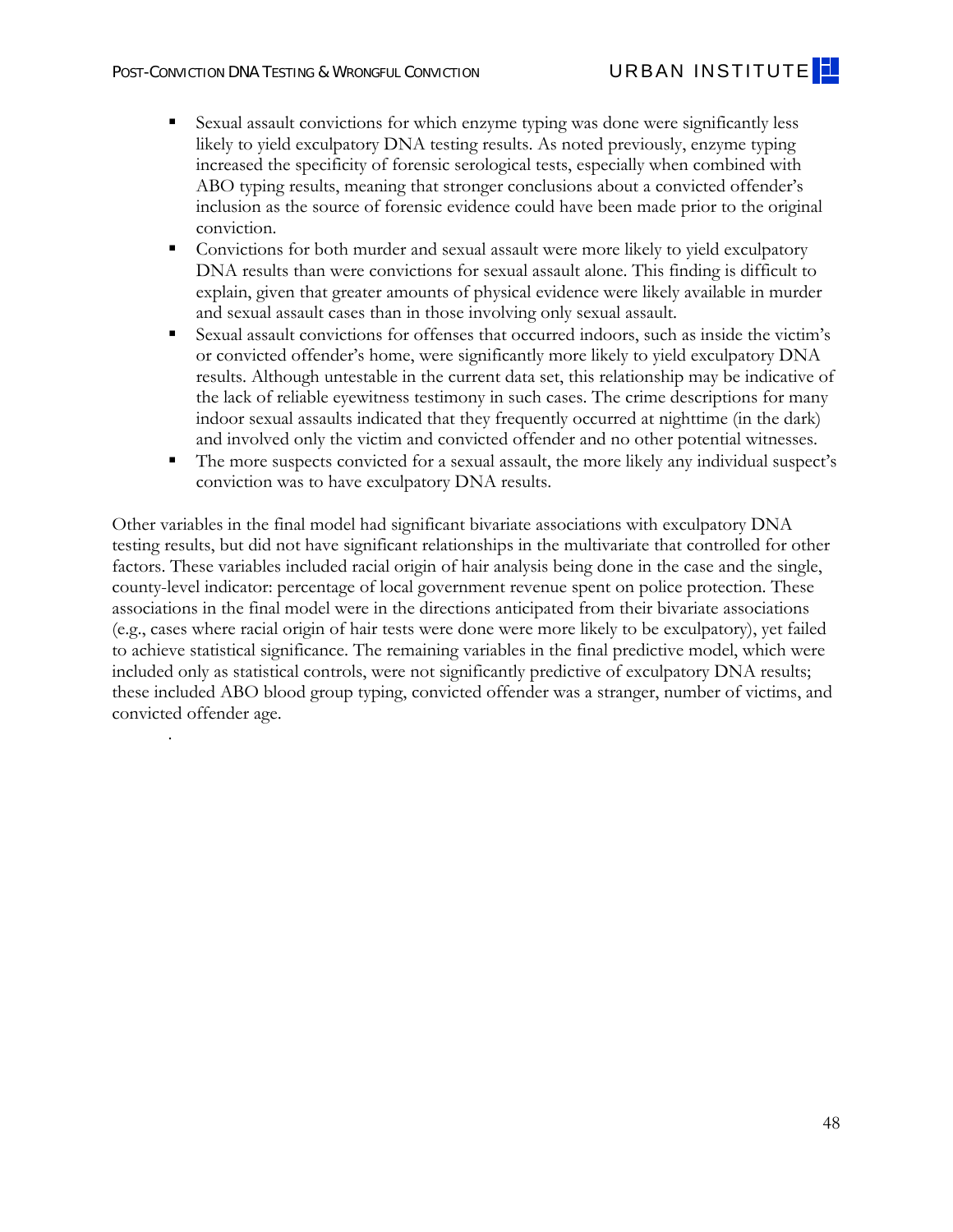.

- Sexual assault convictions for which enzyme typing was done were significantly less likely to yield exculpatory DNA testing results. As noted previously, enzyme typing increased the specificity of forensic serological tests, especially when combined with ABO typing results, meaning that stronger conclusions about a convicted offender's inclusion as the source of forensic evidence could have been made prior to the original conviction.
- Convictions for both murder and sexual assault were more likely to yield exculpatory DNA results than were convictions for sexual assault alone. This finding is difficult to explain, given that greater amounts of physical evidence were likely available in murder and sexual assault cases than in those involving only sexual assault.
- Sexual assault convictions for offenses that occurred indoors, such as inside the victim's or convicted offender's home, were significantly more likely to yield exculpatory DNA results. Although untestable in the current data set, this relationship may be indicative of the lack of reliable eyewitness testimony in such cases. The crime descriptions for many indoor sexual assaults indicated that they frequently occurred at nighttime (in the dark) and involved only the victim and convicted offender and no other potential witnesses.
- The more suspects convicted for a sexual assault, the more likely any individual suspect's conviction was to have exculpatory DNA results.

Other variables in the final model had significant bivariate associations with exculpatory DNA testing results, but did not have significant relationships in the multivariate that controlled for other factors. These variables included racial origin of hair analysis being done in the case and the single, county-level indicator: percentage of local government revenue spent on police protection. These associations in the final model were in the directions anticipated from their bivariate associations (e.g., cases where racial origin of hair tests were done were more likely to be exculpatory), yet failed to achieve statistical significance. The remaining variables in the final predictive model, which were included only as statistical controls, were not significantly predictive of exculpatory DNA results; these included ABO blood group typing, convicted offender was a stranger, number of victims, and convicted offender age.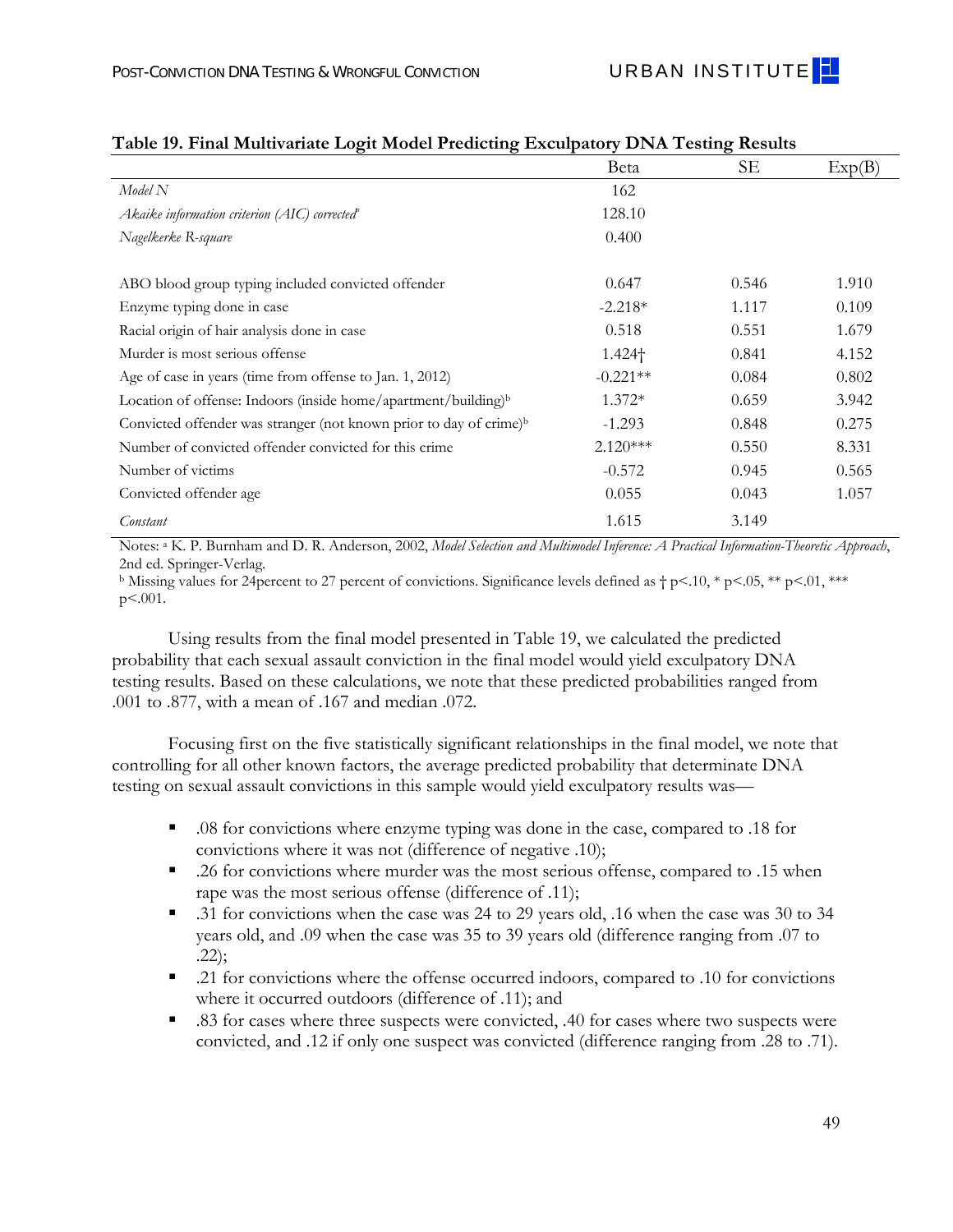|                                                                                | Beta               | SЕ    | Exp(B) |
|--------------------------------------------------------------------------------|--------------------|-------|--------|
| Model N                                                                        | 162                |       |        |
| Akaike information criterion (AIC) corrected <sup>"</sup>                      | 128.10             |       |        |
| Nagelkerke R-square                                                            | 0.400              |       |        |
| ABO blood group typing included convicted offender                             | 0.647              | 0.546 | 1.910  |
| Enzyme typing done in case                                                     | $-2.218*$          | 1.117 | 0.109  |
| Racial origin of hair analysis done in case                                    | 0.518              | 0.551 | 1.679  |
| Murder is most serious offense                                                 | 1.424 <sup>+</sup> | 0.841 | 4.152  |
| Age of case in years (time from offense to Jan. 1, 2012)                       | $-0.221**$         | 0.084 | 0.802  |
| Location of offense: Indoors (inside home/apartment/building) <sup>b</sup>     | $1.372*$           | 0.659 | 3.942  |
| Convicted offender was stranger (not known prior to day of crime) <sup>b</sup> | $-1.293$           | 0.848 | 0.275  |
| Number of convicted offender convicted for this crime                          | $2.120***$         | 0.550 | 8.331  |
| Number of victims                                                              | $-0.572$           | 0.945 | 0.565  |
| Convicted offender age                                                         | 0.055              | 0.043 | 1.057  |
| Constant                                                                       | 1.615              | 3.149 |        |

#### **Table 19. Final Multivariate Logit Model Predicting Exculpatory DNA Testing Results**

 Notes: a K. P. Burnham and D. R. Anderson, 2002, *Model Selection and Multimodel Inference: A Practical Information-Theoretic Approach*, 2nd ed. Springer-Verlag.

<sup>b</sup> Missing values for 24percent to 27 percent of convictions. Significance levels defined as  $\dagger$  p<.10, \* p<.05, \*\* p<.01, \*\*\* p<.001.

Using results from the final model presented in Table 19, we calculated the predicted probability that each sexual assault conviction in the final model would yield exculpatory DNA testing results. Based on these calculations, we note that these predicted probabilities ranged from .001 to .877, with a mean of .167 and median .072.

Focusing first on the five statistically significant relationships in the final model, we note that controlling for all other known factors, the average predicted probability that determinate DNA testing on sexual assault convictions in this sample would yield exculpatory results was—

- .08 for convictions where enzyme typing was done in the case, compared to .18 for convictions where it was not (difference of negative .10);
- .26 for convictions where murder was the most serious offense, compared to .15 when rape was the most serious offense (difference of .11);
- .31 for convictions when the case was 24 to 29 years old, .16 when the case was 30 to 34 years old, and .09 when the case was 35 to 39 years old (difference ranging from .07 to .22);
- .21 for convictions where the offense occurred indoors, compared to .10 for convictions where it occurred outdoors (difference of .11); and
- convicted, and .12 if only one suspect was convicted (difference ranging from .28 to .71). 49 ■ .83 for cases where three suspects were convicted, .40 for cases where two suspects were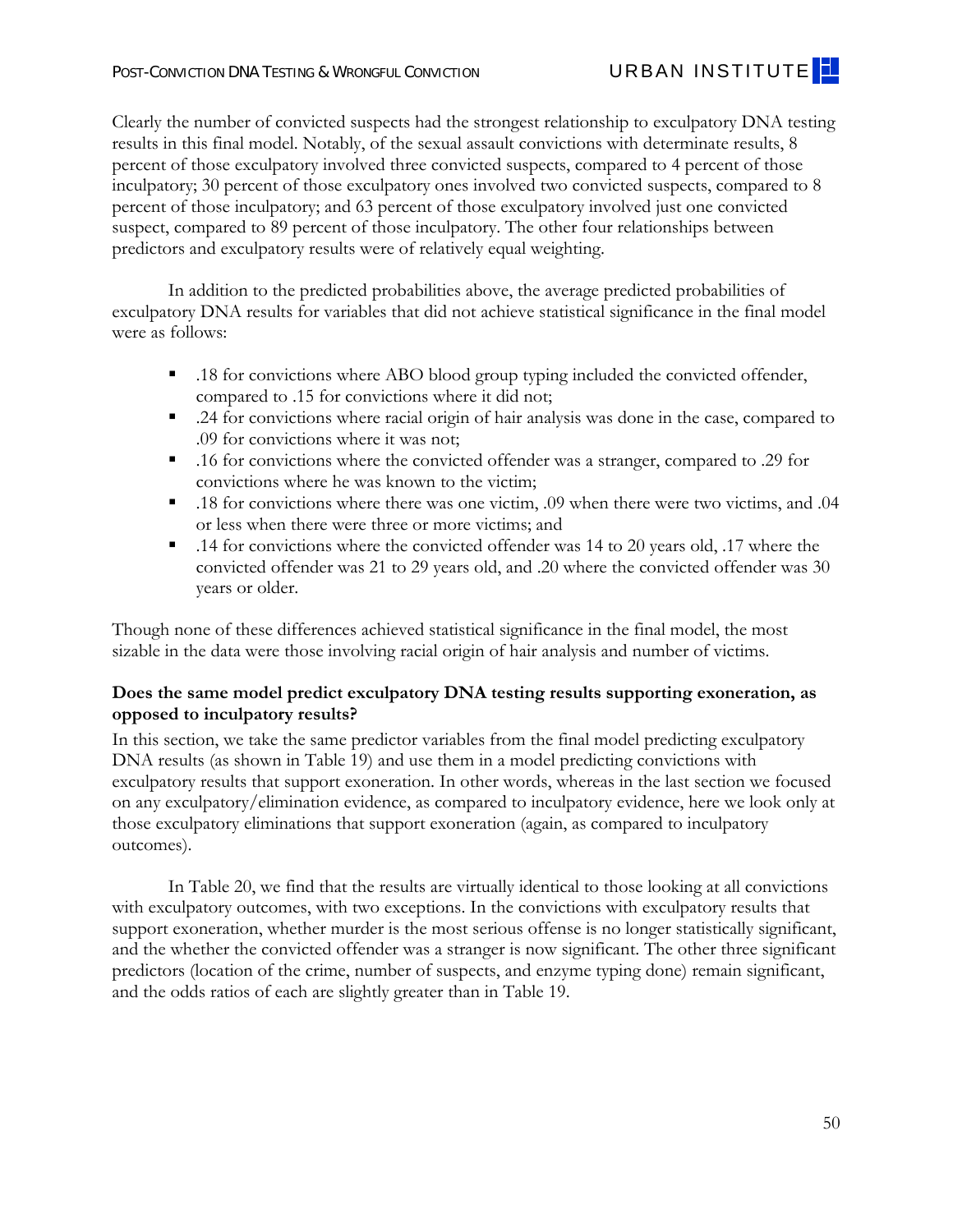Clearly the number of convicted suspects had the strongest relationship to exculpatory DNA testing results in this final model. Notably, of the sexual assault convictions with determinate results, 8 percent of those exculpatory involved three convicted suspects, compared to 4 percent of those inculpatory; 30 percent of those exculpatory ones involved two convicted suspects, compared to 8 percent of those inculpatory; and 63 percent of those exculpatory involved just one convicted suspect, compared to 89 percent of those inculpatory. The other four relationships between predictors and exculpatory results were of relatively equal weighting.

In addition to the predicted probabilities above, the average predicted probabilities of exculpatory DNA results for variables that did not achieve statistical significance in the final model were as follows:

- .18 for convictions where ABO blood group typing included the convicted offender, compared to .15 for convictions where it did not;
- .24 for convictions where racial origin of hair analysis was done in the case, compared to .09 for convictions where it was not;
- .16 for convictions where the convicted offender was a stranger, compared to .29 for convictions where he was known to the victim;
- .18 for convictions where there was one victim, .09 when there were two victims, and .04 or less when there were three or more victims; and
- .14 for convictions where the convicted offender was 14 to 20 years old, .17 where the convicted offender was 21 to 29 years old, and .20 where the convicted offender was 30 years or older.

Though none of these differences achieved statistical significance in the final model, the most sizable in the data were those involving racial origin of hair analysis and number of victims.

# **Does the same model predict exculpatory DNA testing results supporting exoneration, as opposed to inculpatory results?**

In this section, we take the same predictor variables from the final model predicting exculpatory DNA results (as shown in Table 19) and use them in a model predicting convictions with exculpatory results that support exoneration. In other words, whereas in the last section we focused on any exculpatory/elimination evidence, as compared to inculpatory evidence, here we look only at those exculpatory eliminations that support exoneration (again, as compared to inculpatory outcomes).

In Table 20, we find that the results are virtually identical to those looking at all convictions with exculpatory outcomes, with two exceptions. In the convictions with exculpatory results that support exoneration, whether murder is the most serious offense is no longer statistically significant, and the whether the convicted offender was a stranger is now significant. The other three significant predictors (location of the crime, number of suspects, and enzyme typing done) remain significant, and the odds ratios of each are slightly greater than in Table 19.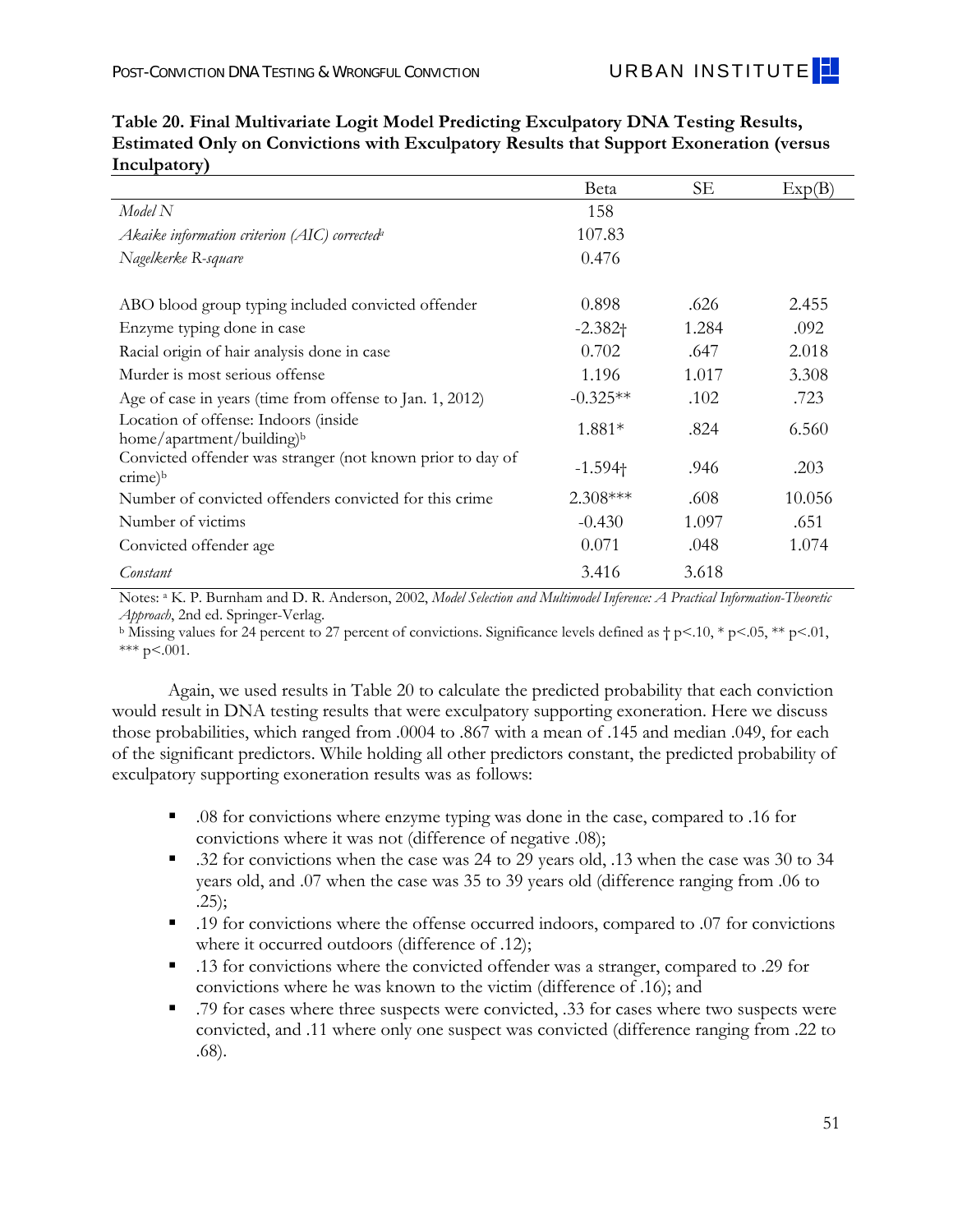|                                                                                  | Beta                  | SE.   | Exp(B) |
|----------------------------------------------------------------------------------|-----------------------|-------|--------|
| Model N                                                                          | 158                   |       |        |
| Akaike information criterion (AIC) corrected <sup>a</sup>                        | 107.83                |       |        |
| Nagelkerke R-square                                                              | 0.476                 |       |        |
| ABO blood group typing included convicted offender                               | 0.898                 | .626  | 2.455  |
| Enzyme typing done in case                                                       | $-2.382 +$            | 1.284 | .092   |
| Racial origin of hair analysis done in case                                      | 0.702                 | .647  | 2.018  |
| Murder is most serious offense                                                   | 1.196                 | 1.017 | 3.308  |
| Age of case in years (time from offense to Jan. 1, 2012)                         | $-0.325**$            | .102  | .723   |
| Location of offense: Indoors (inside<br>home/apartment/building) <sup>b</sup>    | 1.881*                | .824  | 6.560  |
| Convicted offender was stranger (not known prior to day of<br>$c$ rime) $\rm ^b$ | $-1.594$ <sup>+</sup> | .946  | .203   |
| Number of convicted offenders convicted for this crime                           | $2.308***$            | .608  | 10.056 |
| Number of victims                                                                | $-0.430$              | 1.097 | .651   |
| Convicted offender age                                                           | 0.071                 | .048  | 1.074  |
| Constant                                                                         | 3.416                 | 3.618 |        |

**Table 20. Final Multivariate Logit Model Predicting Exculpatory DNA Testing Results, Estimated Only on Convictions with Exculpatory Results that Support Exoneration (versus Inculpatory)** 

 Notes: a K. P. Burnham and D. R. Anderson, 2002, *Model Selection and Multimodel Inference: A Practical Information-Theoretic Approach*, 2nd ed. Springer-Verlag.

b Missing values for 24 percent to 27 percent of convictions. Significance levels defined as  $\uparrow$  p<.05, \*\* p<.01, \*\*\*  $p < .001$ .

Again, we used results in Table 20 to calculate the predicted probability that each conviction would result in DNA testing results that were exculpatory supporting exoneration. Here we discuss those probabilities, which ranged from .0004 to .867 with a mean of .145 and median .049, for each of the significant predictors. While holding all other predictors constant, the predicted probability of exculpatory supporting exoneration results was as follows:

- .08 for convictions where enzyme typing was done in the case, compared to .16 for convictions where it was not (difference of negative .08);
- .32 for convictions when the case was 24 to 29 years old, .13 when the case was 30 to 34 years old, and .07 when the case was 35 to 39 years old (difference ranging from .06 to .25);
- 19 for convictions where the offense occurred indoors, compared to 0.07 for convictions where it occurred outdoors (difference of .12);
- .13 for convictions where the convicted offender was a stranger, compared to .29 for convictions where he was known to the victim (difference of .16); and
- .79 for cases where three suspects were convicted, .33 for cases where two suspects were convicted, and .11 where only one suspect was convicted (difference ranging from .22 to .68).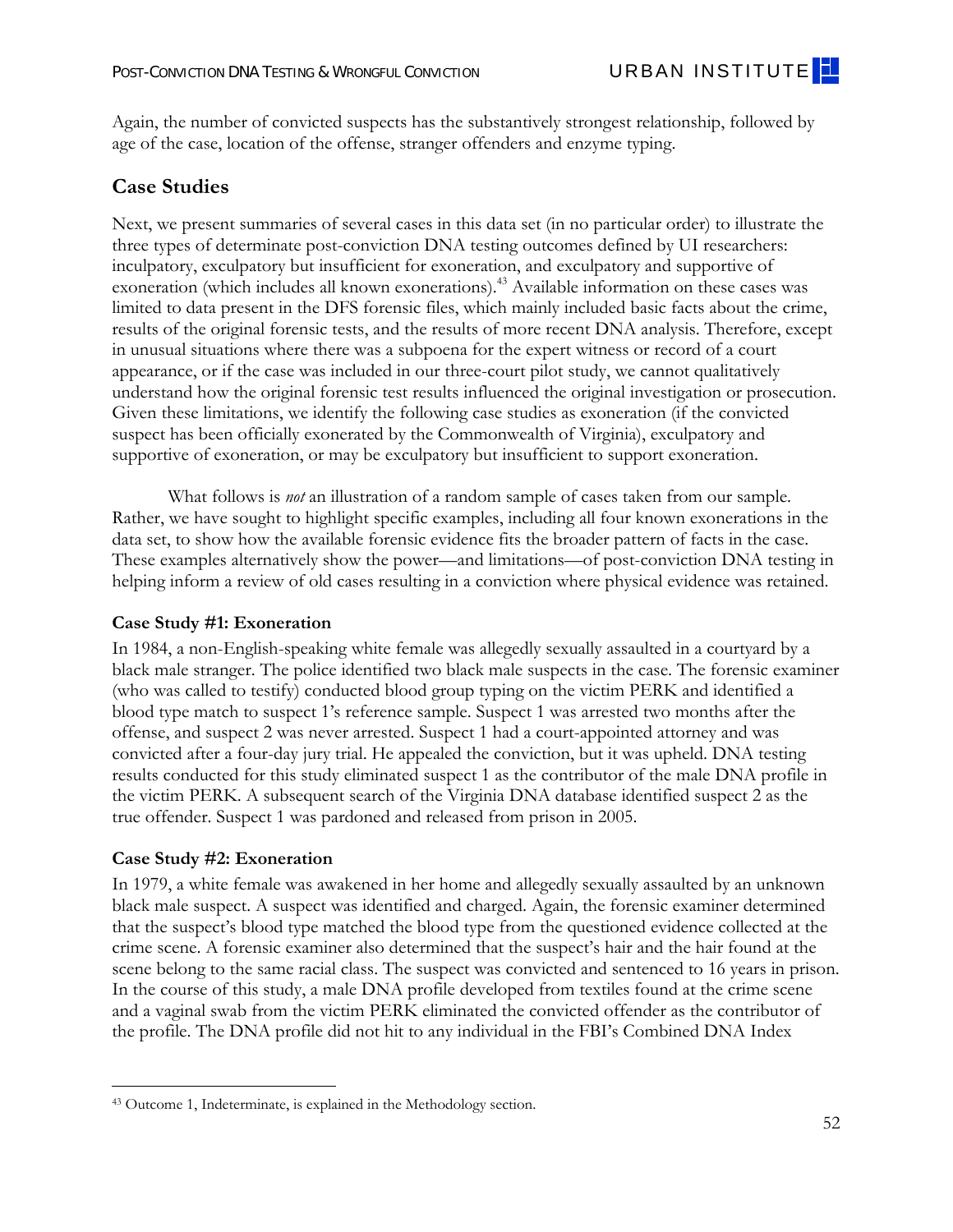Again, the number of convicted suspects has the substantively strongest relationship, followed by age of the case, location of the offense, stranger offenders and enzyme typing.

# **Case Studies**

Next, we present summaries of several cases in this data set (in no particular order) to illustrate the three types of determinate post-conviction DNA testing outcomes defined by UI researchers: inculpatory, exculpatory but insufficient for exoneration, and exculpatory and supportive of exoneration (which includes all known exonerations).<sup>43</sup> Available information on these cases was limited to data present in the DFS forensic files, which mainly included basic facts about the crime, results of the original forensic tests, and the results of more recent DNA analysis. Therefore, except in unusual situations where there was a subpoena for the expert witness or record of a court appearance, or if the case was included in our three-court pilot study, we cannot qualitatively understand how the original forensic test results influenced the original investigation or prosecution. Given these limitations, we identify the following case studies as exoneration (if the convicted suspect has been officially exonerated by the Commonwealth of Virginia), exculpatory and supportive of exoneration, or may be exculpatory but insufficient to support exoneration.

What follows is *not* an illustration of a random sample of cases taken from our sample. Rather, we have sought to highlight specific examples, including all four known exonerations in the data set, to show how the available forensic evidence fits the broader pattern of facts in the case. These examples alternatively show the power—and limitations—of post-conviction DNA testing in helping inform a review of old cases resulting in a conviction where physical evidence was retained.

#### **Case Study #1: Exoneration**

In 1984, a non-English-speaking white female was allegedly sexually assaulted in a courtyard by a black male stranger. The police identified two black male suspects in the case. The forensic examiner (who was called to testify) conducted blood group typing on the victim PERK and identified a blood type match to suspect 1's reference sample. Suspect 1 was arrested two months after the offense, and suspect 2 was never arrested. Suspect 1 had a court-appointed attorney and was convicted after a four-day jury trial. He appealed the conviction, but it was upheld. DNA testing results conducted for this study eliminated suspect 1 as the contributor of the male DNA profile in the victim PERK. A subsequent search of the Virginia DNA database identified suspect 2 as the true offender. Suspect 1 was pardoned and released from prison in 2005.

#### **Case Study #2: Exoneration**

In 1979, a white female was awakened in her home and allegedly sexually assaulted by an unknown black male suspect. A suspect was identified and charged. Again, the forensic examiner determined that the suspect's blood type matched the blood type from the questioned evidence collected at the crime scene. A forensic examiner also determined that the suspect's hair and the hair found at the scene belong to the same racial class. The suspect was convicted and sentenced to 16 years in prison. In the course of this study, a male DNA profile developed from textiles found at the crime scene and a vaginal swab from the victim PERK eliminated the convicted offender as the contributor of the profile. The DNA profile did not hit to any individual in the FBI's Combined DNA Index

<sup>-</sup>43 Outcome 1, Indeterminate, is explained in the Methodology section.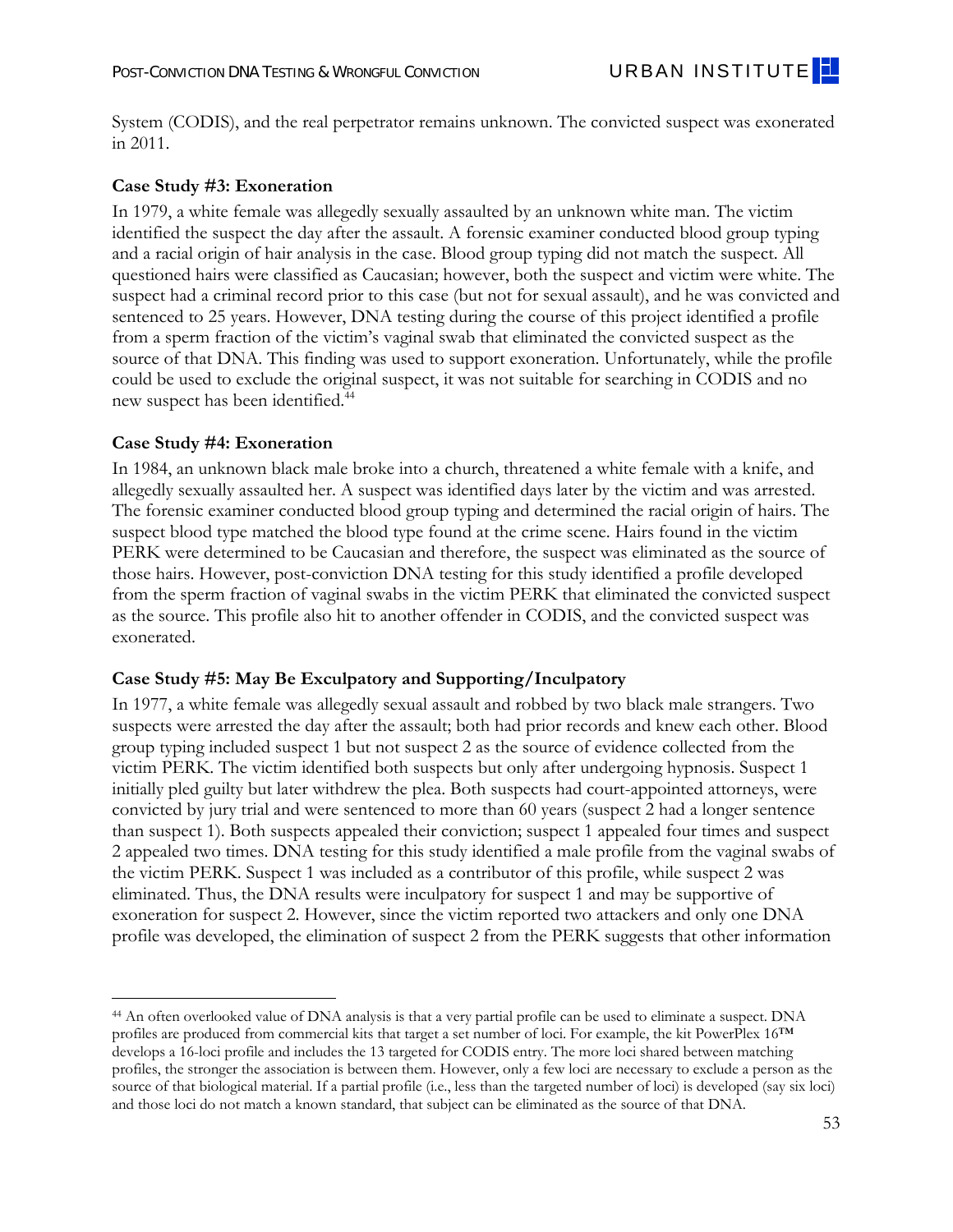System (CODIS), and the real perpetrator remains unknown. The convicted suspect was exonerated in 2011.

#### **Case Study #3: Exoneration**

In 1979, a white female was allegedly sexually assaulted by an unknown white man. The victim identified the suspect the day after the assault. A forensic examiner conducted blood group typing and a racial origin of hair analysis in the case. Blood group typing did not match the suspect. All questioned hairs were classified as Caucasian; however, both the suspect and victim were white. The suspect had a criminal record prior to this case (but not for sexual assault), and he was convicted and sentenced to 25 years. However, DNA testing during the course of this project identified a profile from a sperm fraction of the victim's vaginal swab that eliminated the convicted suspect as the source of that DNA. This finding was used to support exoneration. Unfortunately, while the profile could be used to exclude the original suspect, it was not suitable for searching in CODIS and no new suspect has been identified.<sup>44</sup>

#### **Case Study #4: Exoneration**

-

In 1984, an unknown black male broke into a church, threatened a white female with a knife, and allegedly sexually assaulted her. A suspect was identified days later by the victim and was arrested. The forensic examiner conducted blood group typing and determined the racial origin of hairs. The suspect blood type matched the blood type found at the crime scene. Hairs found in the victim PERK were determined to be Caucasian and therefore, the suspect was eliminated as the source of those hairs. However, post-conviction DNA testing for this study identified a profile developed from the sperm fraction of vaginal swabs in the victim PERK that eliminated the convicted suspect as the source. This profile also hit to another offender in CODIS, and the convicted suspect was exonerated.

#### **Case Study #5: May Be Exculpatory and Supporting/Inculpatory**

In 1977, a white female was allegedly sexual assault and robbed by two black male strangers. Two suspects were arrested the day after the assault; both had prior records and knew each other. Blood group typing included suspect 1 but not suspect 2 as the source of evidence collected from the victim PERK. The victim identified both suspects but only after undergoing hypnosis. Suspect 1 initially pled guilty but later withdrew the plea. Both suspects had court-appointed attorneys, were convicted by jury trial and were sentenced to more than 60 years (suspect 2 had a longer sentence than suspect 1). Both suspects appealed their conviction; suspect 1 appealed four times and suspect 2 appealed two times. DNA testing for this study identified a male profile from the vaginal swabs of the victim PERK. Suspect 1 was included as a contributor of this profile, while suspect 2 was eliminated. Thus, the DNA results were inculpatory for suspect 1 and may be supportive of exoneration for suspect 2. However, since the victim reported two attackers and only one DNA profile was developed, the elimination of suspect 2 from the PERK suggests that other information

 and those loci do not match a known standard, that subject can be eliminated as the source of that DNA. 44 An often overlooked value of DNA analysis is that a very partial profile can be used to eliminate a suspect. DNA profiles are produced from commercial kits that target a set number of loci. For example, the kit PowerPlex 16™ develops a 16-loci profile and includes the 13 targeted for CODIS entry. The more loci shared between matching profiles, the stronger the association is between them. However, only a few loci are necessary to exclude a person as the source of that biological material. If a partial profile (i.e., less than the targeted number of loci) is developed (say six loci)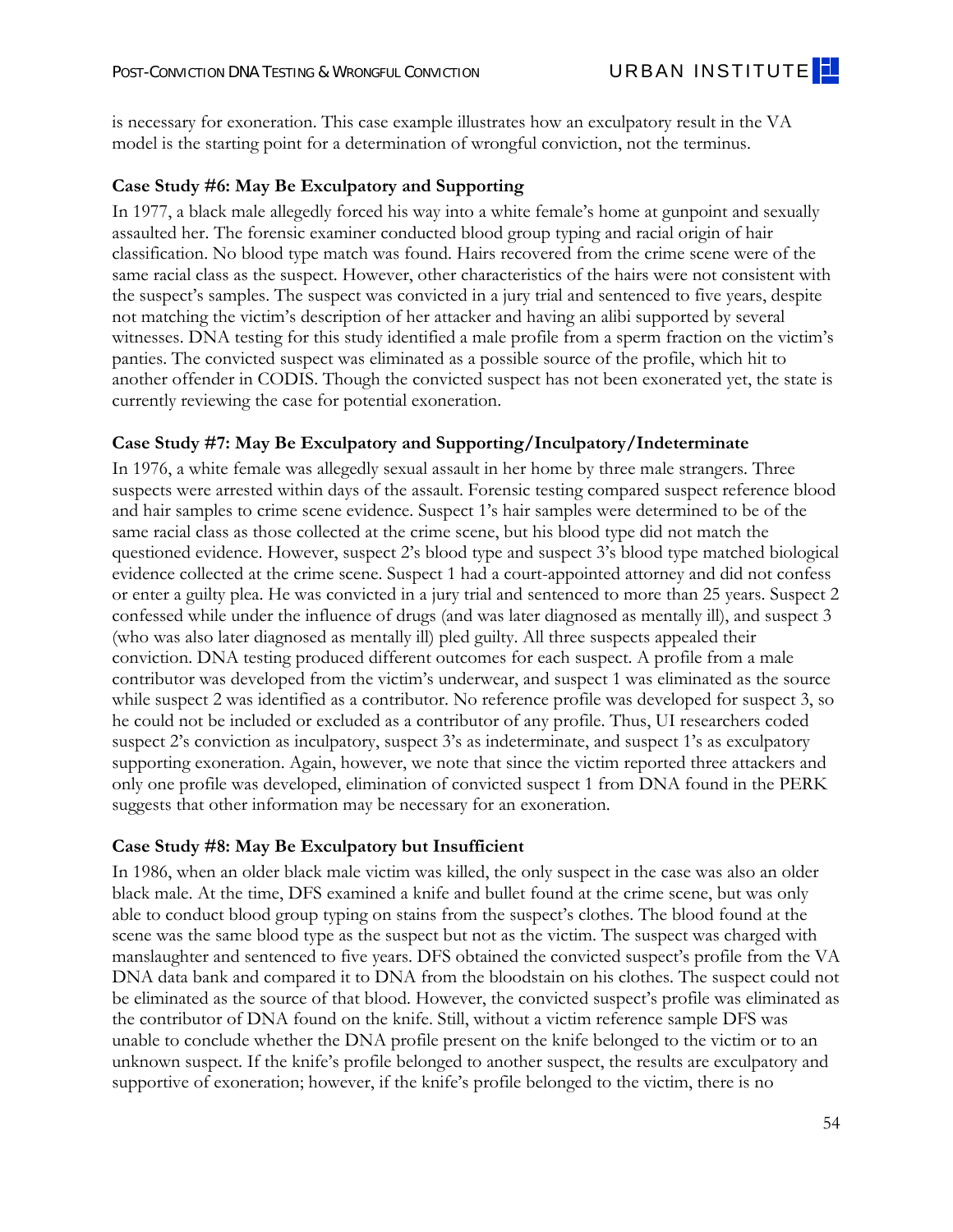is necessary for exoneration. This case example illustrates how an exculpatory result in the VA model is the starting point for a determination of wrongful conviction, not the terminus.

#### **Case Study #6: May Be Exculpatory and Supporting**

In 1977, a black male allegedly forced his way into a white female's home at gunpoint and sexually assaulted her. The forensic examiner conducted blood group typing and racial origin of hair classification. No blood type match was found. Hairs recovered from the crime scene were of the same racial class as the suspect. However, other characteristics of the hairs were not consistent with the suspect's samples. The suspect was convicted in a jury trial and sentenced to five years, despite not matching the victim's description of her attacker and having an alibi supported by several witnesses. DNA testing for this study identified a male profile from a sperm fraction on the victim's panties. The convicted suspect was eliminated as a possible source of the profile, which hit to another offender in CODIS. Though the convicted suspect has not been exonerated yet, the state is currently reviewing the case for potential exoneration.

#### **Case Study #7: May Be Exculpatory and Supporting/Inculpatory/Indeterminate**

In 1976, a white female was allegedly sexual assault in her home by three male strangers. Three suspects were arrested within days of the assault. Forensic testing compared suspect reference blood and hair samples to crime scene evidence. Suspect 1's hair samples were determined to be of the same racial class as those collected at the crime scene, but his blood type did not match the questioned evidence. However, suspect 2's blood type and suspect 3's blood type matched biological evidence collected at the crime scene. Suspect 1 had a court-appointed attorney and did not confess or enter a guilty plea. He was convicted in a jury trial and sentenced to more than 25 years. Suspect 2 confessed while under the influence of drugs (and was later diagnosed as mentally ill), and suspect 3 (who was also later diagnosed as mentally ill) pled guilty. All three suspects appealed their conviction. DNA testing produced different outcomes for each suspect. A profile from a male contributor was developed from the victim's underwear, and suspect 1 was eliminated as the source while suspect 2 was identified as a contributor. No reference profile was developed for suspect 3, so he could not be included or excluded as a contributor of any profile. Thus, UI researchers coded suspect 2's conviction as inculpatory, suspect 3's as indeterminate, and suspect 1's as exculpatory supporting exoneration. Again, however, we note that since the victim reported three attackers and only one profile was developed, elimination of convicted suspect 1 from DNA found in the PERK suggests that other information may be necessary for an exoneration.

#### **Case Study #8: May Be Exculpatory but Insufficient**

In 1986, when an older black male victim was killed, the only suspect in the case was also an older black male. At the time, DFS examined a knife and bullet found at the crime scene, but was only able to conduct blood group typing on stains from the suspect's clothes. The blood found at the scene was the same blood type as the suspect but not as the victim. The suspect was charged with manslaughter and sentenced to five years. DFS obtained the convicted suspect's profile from the VA DNA data bank and compared it to DNA from the bloodstain on his clothes. The suspect could not be eliminated as the source of that blood. However, the convicted suspect's profile was eliminated as the contributor of DNA found on the knife. Still, without a victim reference sample DFS was unable to conclude whether the DNA profile present on the knife belonged to the victim or to an unknown suspect. If the knife's profile belonged to another suspect, the results are exculpatory and supportive of exoneration; however, if the knife's profile belonged to the victim, there is no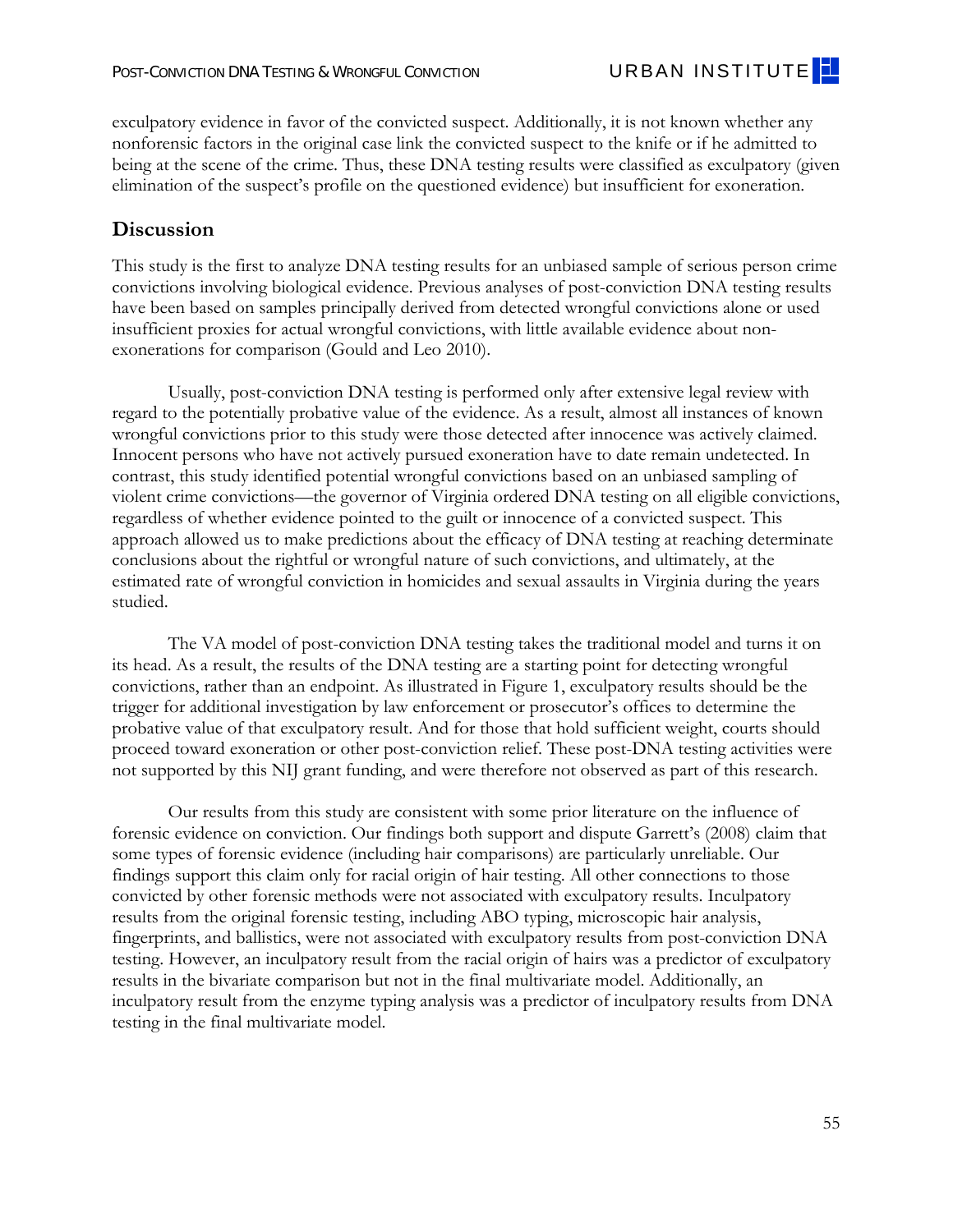exculpatory evidence in favor of the convicted suspect. Additionally, it is not known whether any nonforensic factors in the original case link the convicted suspect to the knife or if he admitted to being at the scene of the crime. Thus, these DNA testing results were classified as exculpatory (given elimination of the suspect's profile on the questioned evidence) but insufficient for exoneration.

# **Discussion**

This study is the first to analyze DNA testing results for an unbiased sample of serious person crime convictions involving biological evidence. Previous analyses of post-conviction DNA testing results have been based on samples principally derived from detected wrongful convictions alone or used insufficient proxies for actual wrongful convictions, with little available evidence about nonexonerations for comparison (Gould and Leo 2010).

Usually, post-conviction DNA testing is performed only after extensive legal review with regard to the potentially probative value of the evidence. As a result, almost all instances of known wrongful convictions prior to this study were those detected after innocence was actively claimed. Innocent persons who have not actively pursued exoneration have to date remain undetected. In contrast, this study identified potential wrongful convictions based on an unbiased sampling of violent crime convictions—the governor of Virginia ordered DNA testing on all eligible convictions, regardless of whether evidence pointed to the guilt or innocence of a convicted suspect. This approach allowed us to make predictions about the efficacy of DNA testing at reaching determinate conclusions about the rightful or wrongful nature of such convictions, and ultimately, at the estimated rate of wrongful conviction in homicides and sexual assaults in Virginia during the years studied.

The VA model of post-conviction DNA testing takes the traditional model and turns it on its head. As a result, the results of the DNA testing are a starting point for detecting wrongful convictions, rather than an endpoint. As illustrated in Figure 1, exculpatory results should be the trigger for additional investigation by law enforcement or prosecutor's offices to determine the probative value of that exculpatory result. And for those that hold sufficient weight, courts should proceed toward exoneration or other post-conviction relief. These post-DNA testing activities were not supported by this NIJ grant funding, and were therefore not observed as part of this research.

Our results from this study are consistent with some prior literature on the influence of forensic evidence on conviction. Our findings both support and dispute Garrett's (2008) claim that some types of forensic evidence (including hair comparisons) are particularly unreliable. Our findings support this claim only for racial origin of hair testing. All other connections to those convicted by other forensic methods were not associated with exculpatory results. Inculpatory results from the original forensic testing, including ABO typing, microscopic hair analysis, fingerprints, and ballistics, were not associated with exculpatory results from post-conviction DNA testing. However, an inculpatory result from the racial origin of hairs was a predictor of exculpatory results in the bivariate comparison but not in the final multivariate model. Additionally, an inculpatory result from the enzyme typing analysis was a predictor of inculpatory results from DNA testing in the final multivariate model.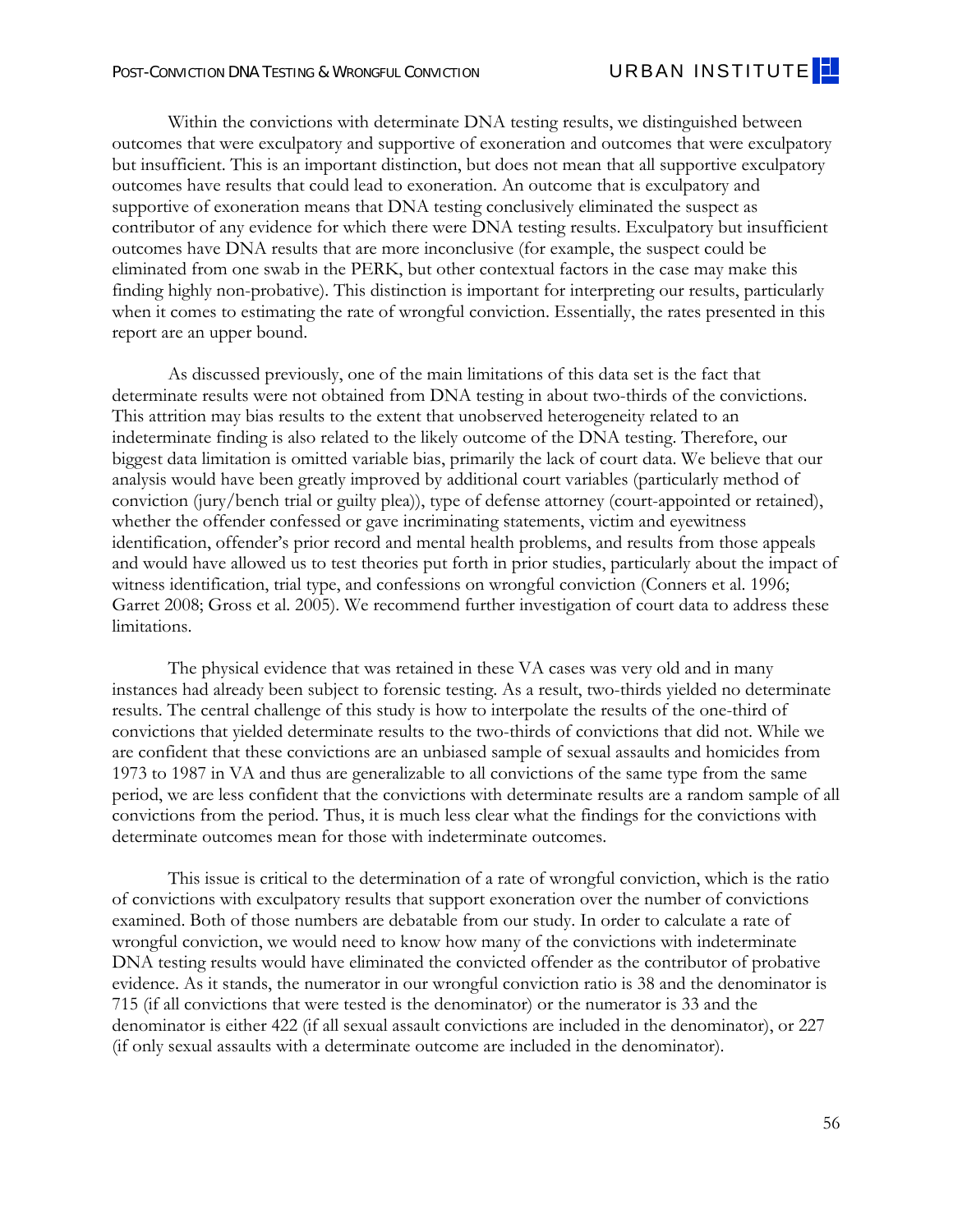Within the convictions with determinate DNA testing results, we distinguished between outcomes that were exculpatory and supportive of exoneration and outcomes that were exculpatory but insufficient. This is an important distinction, but does not mean that all supportive exculpatory outcomes have results that could lead to exoneration. An outcome that is exculpatory and supportive of exoneration means that DNA testing conclusively eliminated the suspect as contributor of any evidence for which there were DNA testing results. Exculpatory but insufficient outcomes have DNA results that are more inconclusive (for example, the suspect could be eliminated from one swab in the PERK, but other contextual factors in the case may make this finding highly non-probative). This distinction is important for interpreting our results, particularly when it comes to estimating the rate of wrongful conviction. Essentially, the rates presented in this report are an upper bound.

As discussed previously, one of the main limitations of this data set is the fact that determinate results were not obtained from DNA testing in about two-thirds of the convictions. This attrition may bias results to the extent that unobserved heterogeneity related to an indeterminate finding is also related to the likely outcome of the DNA testing. Therefore, our biggest data limitation is omitted variable bias, primarily the lack of court data. We believe that our analysis would have been greatly improved by additional court variables (particularly method of conviction (jury/bench trial or guilty plea)), type of defense attorney (court-appointed or retained), whether the offender confessed or gave incriminating statements, victim and eyewitness identification, offender's prior record and mental health problems, and results from those appeals and would have allowed us to test theories put forth in prior studies, particularly about the impact of witness identification, trial type, and confessions on wrongful conviction (Conners et al. 1996; Garret 2008; Gross et al. 2005). We recommend further investigation of court data to address these limitations.

The physical evidence that was retained in these VA cases was very old and in many instances had already been subject to forensic testing. As a result, two-thirds yielded no determinate results. The central challenge of this study is how to interpolate the results of the one-third of convictions that yielded determinate results to the two-thirds of convictions that did not. While we are confident that these convictions are an unbiased sample of sexual assaults and homicides from 1973 to 1987 in VA and thus are generalizable to all convictions of the same type from the same period, we are less confident that the convictions with determinate results are a random sample of all convictions from the period. Thus, it is much less clear what the findings for the convictions with determinate outcomes mean for those with indeterminate outcomes.

This issue is critical to the determination of a rate of wrongful conviction, which is the ratio of convictions with exculpatory results that support exoneration over the number of convictions examined. Both of those numbers are debatable from our study. In order to calculate a rate of wrongful conviction, we would need to know how many of the convictions with indeterminate DNA testing results would have eliminated the convicted offender as the contributor of probative evidence. As it stands, the numerator in our wrongful conviction ratio is 38 and the denominator is 715 (if all convictions that were tested is the denominator) or the numerator is 33 and the denominator is either 422 (if all sexual assault convictions are included in the denominator), or 227 (if only sexual assaults with a determinate outcome are included in the denominator).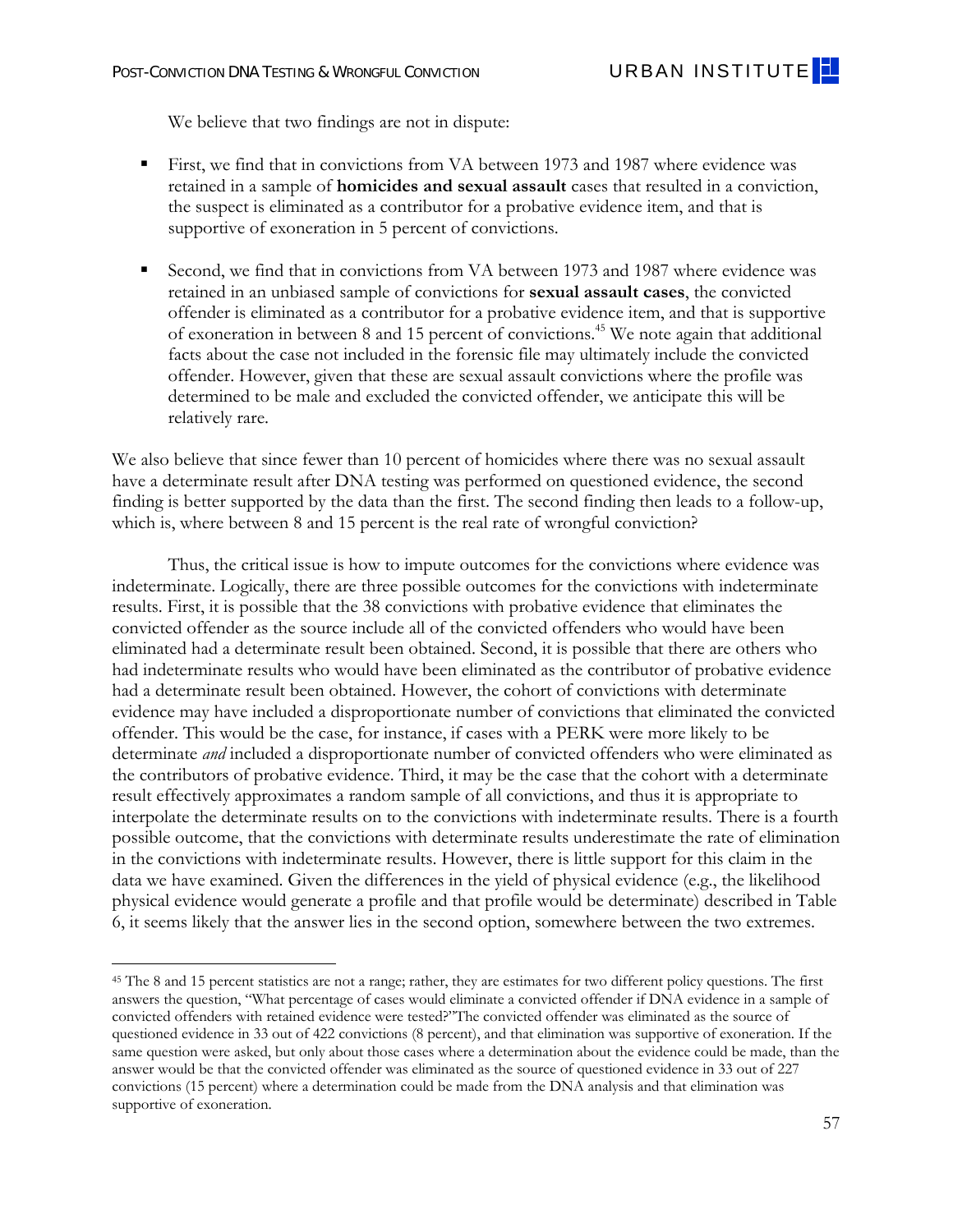-

We believe that two findings are not in dispute:

- First, we find that in convictions from VA between 1973 and 1987 where evidence was retained in a sample of **homicides and sexual assault** cases that resulted in a conviction, the suspect is eliminated as a contributor for a probative evidence item, and that is supportive of exoneration in 5 percent of convictions.
- Second, we find that in convictions from VA between 1973 and 1987 where evidence was retained in an unbiased sample of convictions for **sexual assault cases**, the convicted offender is eliminated as a contributor for a probative evidence item, and that is supportive of exoneration in between 8 and 15 percent of convictions.45 We note again that additional facts about the case not included in the forensic file may ultimately include the convicted offender. However, given that these are sexual assault convictions where the profile was determined to be male and excluded the convicted offender, we anticipate this will be relatively rare.

We also believe that since fewer than 10 percent of homicides where there was no sexual assault have a determinate result after DNA testing was performed on questioned evidence, the second finding is better supported by the data than the first. The second finding then leads to a follow-up, which is, where between 8 and 15 percent is the real rate of wrongful conviction?

Thus, the critical issue is how to impute outcomes for the convictions where evidence was indeterminate. Logically, there are three possible outcomes for the convictions with indeterminate results. First, it is possible that the 38 convictions with probative evidence that eliminates the convicted offender as the source include all of the convicted offenders who would have been eliminated had a determinate result been obtained. Second, it is possible that there are others who had indeterminate results who would have been eliminated as the contributor of probative evidence had a determinate result been obtained. However, the cohort of convictions with determinate evidence may have included a disproportionate number of convictions that eliminated the convicted offender. This would be the case, for instance, if cases with a PERK were more likely to be determinate *and* included a disproportionate number of convicted offenders who were eliminated as the contributors of probative evidence. Third, it may be the case that the cohort with a determinate result effectively approximates a random sample of all convictions, and thus it is appropriate to interpolate the determinate results on to the convictions with indeterminate results. There is a fourth possible outcome, that the convictions with determinate results underestimate the rate of elimination in the convictions with indeterminate results. However, there is little support for this claim in the data we have examined. Given the differences in the yield of physical evidence (e.g., the likelihood physical evidence would generate a profile and that profile would be determinate) described in Table 6, it seems likely that the answer lies in the second option, somewhere between the two extremes.

 same question were asked, but only about those cases where a determination about the evidence could be made, than the 45 The 8 and 15 percent statistics are not a range; rather, they are estimates for two different policy questions. The first answers the question, "What percentage of cases would eliminate a convicted offender if DNA evidence in a sample of convicted offenders with retained evidence were tested?"The convicted offender was eliminated as the source of questioned evidence in 33 out of 422 convictions (8 percent), and that elimination was supportive of exoneration. If the answer would be that the convicted offender was eliminated as the source of questioned evidence in 33 out of 227 convictions (15 percent) where a determination could be made from the DNA analysis and that elimination was supportive of exoneration.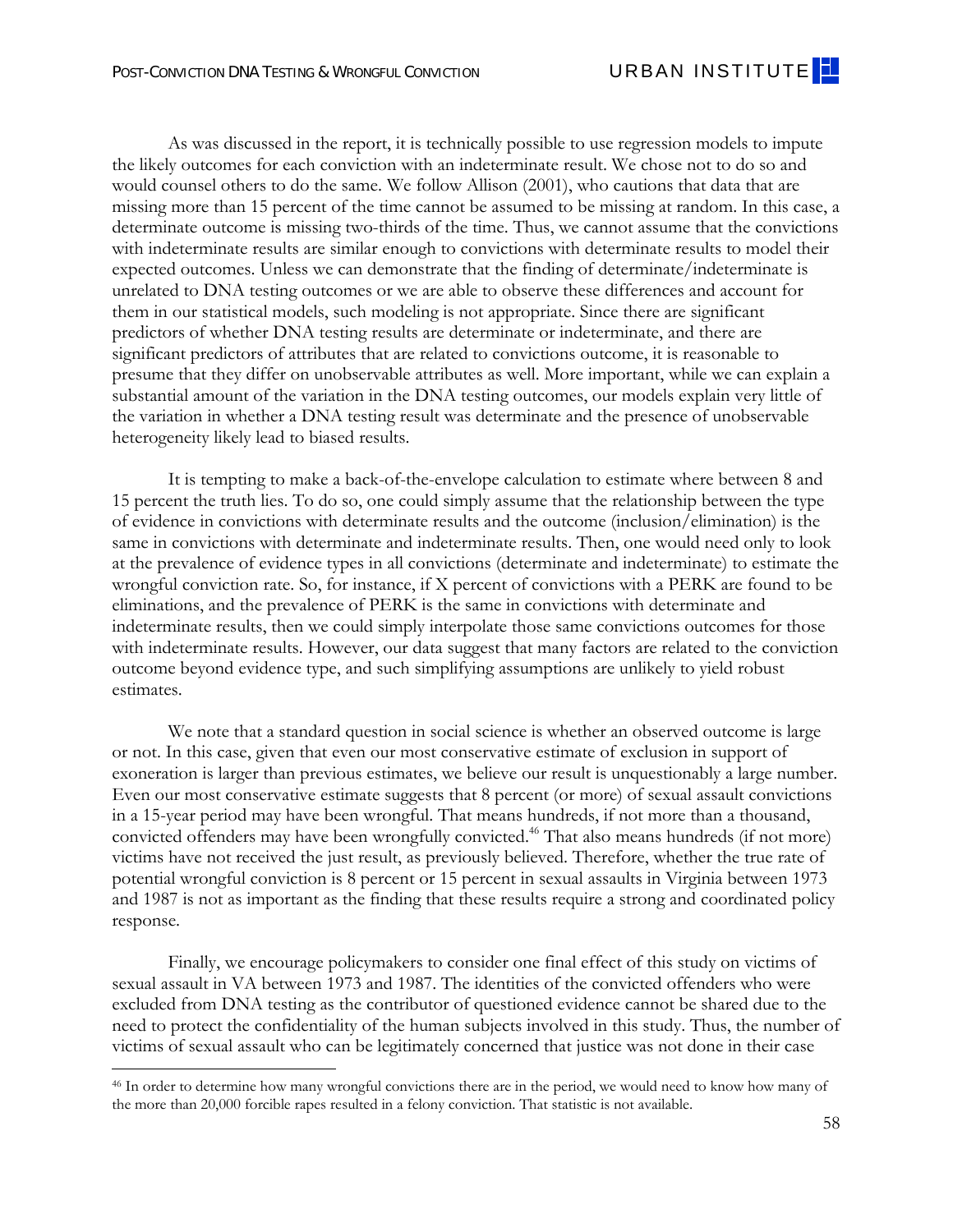As was discussed in the report, it is technically possible to use regression models to impute the likely outcomes for each conviction with an indeterminate result. We chose not to do so and would counsel others to do the same. We follow Allison (2001), who cautions that data that are missing more than 15 percent of the time cannot be assumed to be missing at random. In this case, a determinate outcome is missing two-thirds of the time. Thus, we cannot assume that the convictions with indeterminate results are similar enough to convictions with determinate results to model their expected outcomes. Unless we can demonstrate that the finding of determinate/indeterminate is unrelated to DNA testing outcomes or we are able to observe these differences and account for them in our statistical models, such modeling is not appropriate. Since there are significant predictors of whether DNA testing results are determinate or indeterminate, and there are significant predictors of attributes that are related to convictions outcome, it is reasonable to presume that they differ on unobservable attributes as well. More important, while we can explain a substantial amount of the variation in the DNA testing outcomes, our models explain very little of the variation in whether a DNA testing result was determinate and the presence of unobservable heterogeneity likely lead to biased results.

 estimates. It is tempting to make a back-of-the-envelope calculation to estimate where between 8 and 15 percent the truth lies. To do so, one could simply assume that the relationship between the type of evidence in convictions with determinate results and the outcome (inclusion/elimination) is the same in convictions with determinate and indeterminate results. Then, one would need only to look at the prevalence of evidence types in all convictions (determinate and indeterminate) to estimate the wrongful conviction rate. So, for instance, if X percent of convictions with a PERK are found to be eliminations, and the prevalence of PERK is the same in convictions with determinate and indeterminate results, then we could simply interpolate those same convictions outcomes for those with indeterminate results. However, our data suggest that many factors are related to the conviction outcome beyond evidence type, and such simplifying assumptions are unlikely to yield robust

We note that a standard question in social science is whether an observed outcome is large or not. In this case, given that even our most conservative estimate of exclusion in support of exoneration is larger than previous estimates, we believe our result is unquestionably a large number. Even our most conservative estimate suggests that 8 percent (or more) of sexual assault convictions in a 15-year period may have been wrongful. That means hundreds, if not more than a thousand, convicted offenders may have been wrongfully convicted.<sup>46</sup> That also means hundreds (if not more) victims have not received the just result, as previously believed. Therefore, whether the true rate of potential wrongful conviction is 8 percent or 15 percent in sexual assaults in Virginia between 1973 and 1987 is not as important as the finding that these results require a strong and coordinated policy response.

Finally, we encourage policymakers to consider one final effect of this study on victims of sexual assault in VA between 1973 and 1987. The identities of the convicted offenders who were excluded from DNA testing as the contributor of questioned evidence cannot be shared due to the need to protect the confidentiality of the human subjects involved in this study. Thus, the number of victims of sexual assault who can be legitimately concerned that justice was not done in their case

 $\overline{a}$ 

<sup>46</sup> In order to determine how many wrongful convictions there are in the period, we would need to know how many of the more than 20,000 forcible rapes resulted in a felony conviction. That statistic is not available.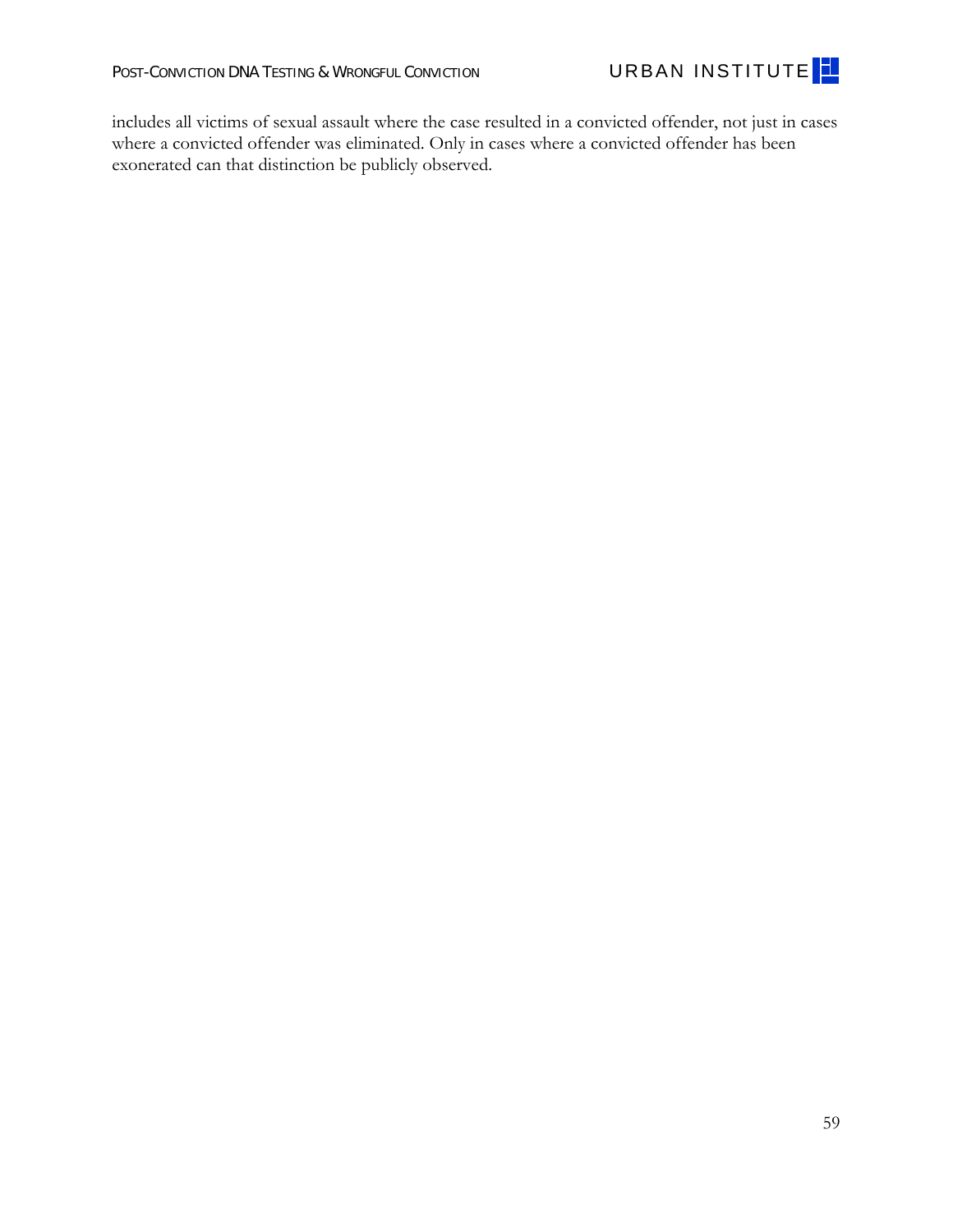

includes all victims of sexual assault where the case resulted in a convicted offender, not just in cases where a convicted offender was eliminated. Only in cases where a convicted offender has been exonerated can that distinction be publicly observed.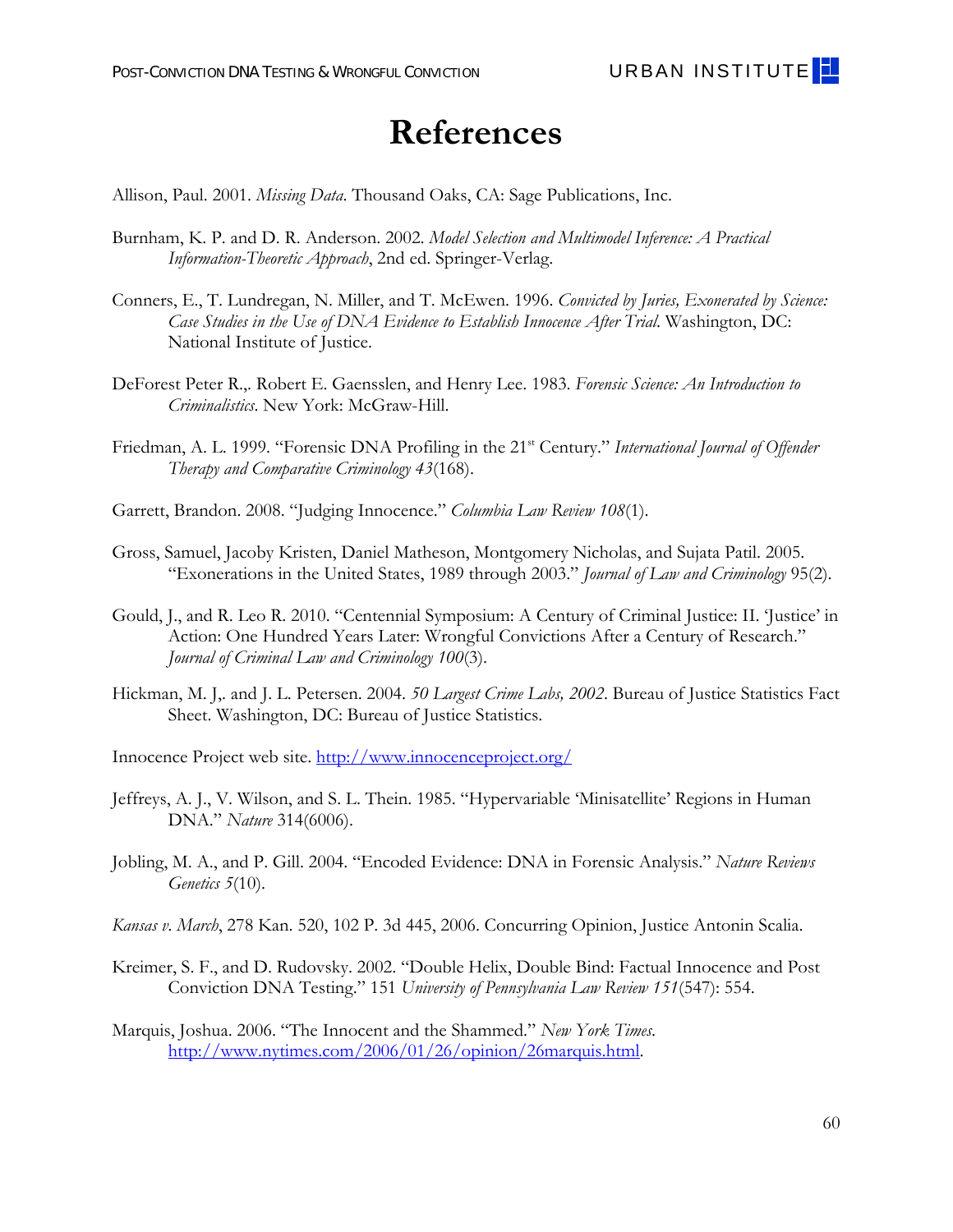# **References**

Allison, Paul. 2001. *Missing Data*. Thousand Oaks, CA: Sage Publications, Inc.

- Burnham, K. P. and D. R. Anderson. 2002. *Model Selection and Multimodel Inference: A Practical Information-Theoretic Approach*, 2nd ed. Springer-Verlag.
- Conners, E., T. Lundregan, N. Miller, and T. McEwen. 1996. *Convicted by Juries, Exonerated by Science: Case Studies in the Use of DNA Evidence to Establish Innocence After Trial*. Washington, DC: National Institute of Justice.
- DeForest Peter R.,. Robert E. Gaensslen, and Henry Lee. 1983. *Forensic Science: An Introduction to Criminalistics*. New York: McGraw-Hill.
- Friedman, A. L. 1999. "Forensic DNA Profiling in the 21st Century." *International Journal of Offender Therapy and Comparative Criminology 43*(168).
- Garrett, Brandon. 2008. "Judging Innocence." *Columbia Law Review 108*(1).
- Gross, Samuel, Jacoby Kristen, Daniel Matheson, Montgomery Nicholas, and Sujata Patil. 2005. "Exonerations in the United States, 1989 through 2003." *Journal of Law and Criminology* 95(2).
- Gould, J., and R. Leo R. 2010. "Centennial Symposium: A Century of Criminal Justice: II. 'Justice' in Action: One Hundred Years Later: Wrongful Convictions After a Century of Research." *Journal of Criminal Law and Criminology 100*(3).
- Hickman, M. J,. and J. L. Petersen. 2004. *50 Largest Crime Labs, 2002*. Bureau of Justice Statistics Fact Sheet. Washington, DC: Bureau of Justice Statistics.

Innocence Project web site. http://www.innocenceproject.org/

- Jeffreys, A. J., V. Wilson, and S. L. Thein. 1985. "Hypervariable 'Minisatellite' Regions in Human DNA." *Nature* 314(6006).
- Jobling, M. A., and P. Gill. 2004. "Encoded Evidence: DNA in Forensic Analysis." *Nature Reviews Genetics 5*(10).
- *Kansas v. March*, 278 Kan. 520, 102 P. 3d 445, 2006. Concurring Opinion, Justice Antonin Scalia.
- Kreimer, S. F., and D. Rudovsky. 2002. "Double Helix, Double Bind: Factual Innocence and Post Conviction DNA Testing." 151 *University of Pennsylvania Law Review 151*(547): 554.
- Marquis, Joshua. 2006. "The Innocent and the Shammed." *New York Times*. http://www.nytimes.com/2006/01/26/opinion/26marquis.html.